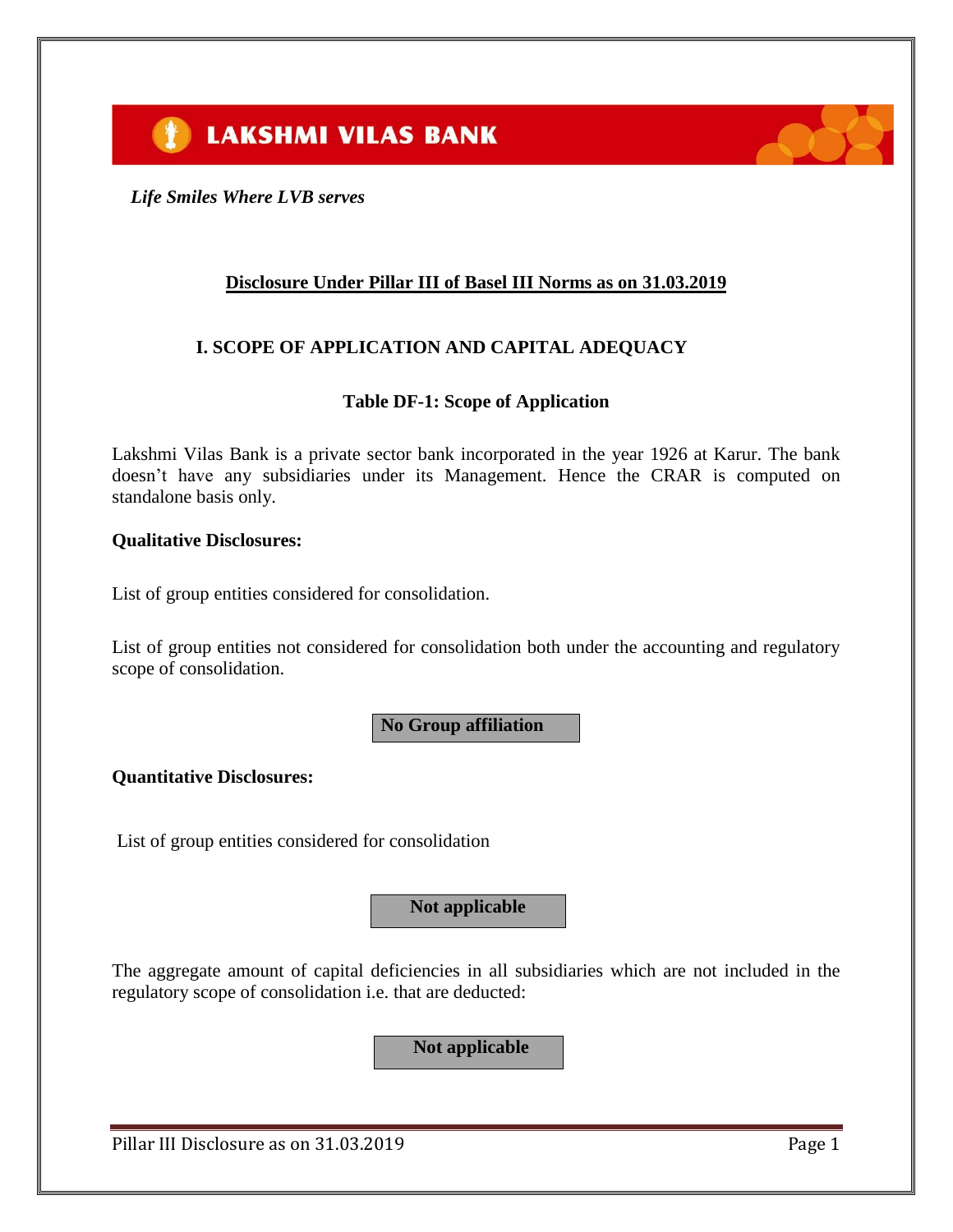The aggregate amounts (e.g. current book value) of the bank's total interests in insurance entities, which are risk-weighted:

# **Not applicable**

Any restrictions or impediments on transfer of funds or regulatory capital within the banking group:

**Not applicable**

# **Table DF-2 – Capital Adequacy**

**Qualitative Disclosures:**

**A summary discussion of the bank's approach for assessing the adequacy of its capital to support current and future activities.**

As per Basel III guidelines, the Bank is required to maintain a minimum Capital to Risk Weighted Assets Ratio (CRAR) of 10.875%. The given minimum capital requirement includes capital conservative buffer of 1.875%. The total capital to Risk Weighted Assets Ratio (CRAR) as per Basel III guidelines works to 7.72% as on 31.03.2019 (As against the minimum regulatory requirement of 10.875%). The tier I CRAR stood at 5.72%.

| <b>Particulars</b>        | <b>Number of Equity</b><br><b>Shares</b> | <b>Face Value Per</b><br>share | <b>Amount</b> in<br>lakhs |
|---------------------------|------------------------------------------|--------------------------------|---------------------------|
| <b>Authorized Capital</b> | 50,00,00,000                             | 10.00                          | 50000.00                  |
| <b>Issued Capital</b>     | 32, 19, 21, 756                          | 10.00                          | 32192.18                  |
| <b>Subscribed Capital</b> | 31,99,03,230                             | 10.00                          | 31990.32                  |
| Called up/paid up Capital | 31,99,03,230                             | 0.00                           | 31990.32                  |

### **Quantitative Disclosures:**

The Bank's shares are listed on the National Stock Exchange Limited (NSE) and Bombay Stock Exchange Limited (BSE).

During the financial year 2018-19, the bank has raised Capital funds of Rs.46049 lakhs.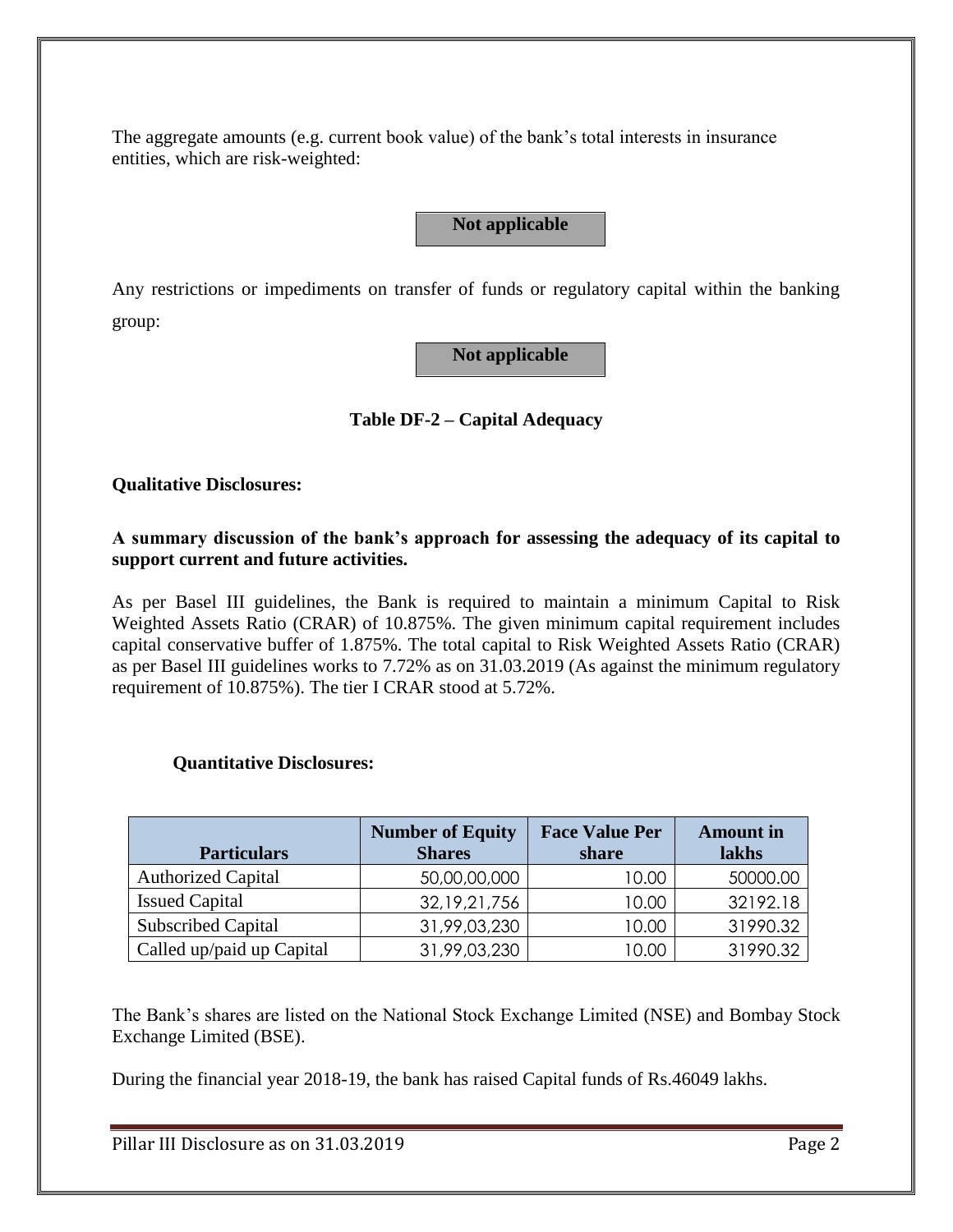# **Break up of capital funds:** (₹ **in lakhs**)

| A. Tier I Capital Elements                             |           |
|--------------------------------------------------------|-----------|
| Paid up capital                                        | 31990.32  |
| 2. Reserves and surplus                                | 146553.86 |
| 3. Gross Tier I Capital                                | 178544.18 |
| 4. Less (Intangible Assets) including DTA adjustments  | 75838.82  |
| 5. Net Tier I Capital                                  | 102705.37 |
| <b>B.</b> Tier II Capital Elements                     |           |
| General Provisions and Loan loss Reserve               | 9846.78   |
| Subordinated Debt (Lower Tier II bonds)<br>2.          | 30710.00  |
| Provision for restructured advances<br>3.              | 201.27    |
| Provision for unhedged foreign currency exposure<br>4. | 82.11     |
| 5. Gross Tier II capital                               | 40840.16  |
| 6. Less (Cross holdings)                               | 1000.00   |
| 7. Net Tier II Capital                                 | 39840.16  |

# **Break up of Capital Requirements**:

# $(\bar{\bar{\mathbf{x}}}$  in lakhs)

| <b>Risk Type</b>                             |            |
|----------------------------------------------|------------|
| b) Capital requirements for Credit Risk      | 158801.84  |
| Portfolios subject to standardized approach  |            |
| Cash & Bank                                  | 1052.58    |
| <b>Loans and Advances</b>                    | 139748.26  |
| <b>Fixed Assets</b>                          | 4697.94    |
| <b>Other Assets</b>                          | 7068.34    |
| Off Balance sheet Exposure                   | 6234.72    |
| c) Capital requirements for Market Risk      | 16120.31   |
| <b>Standardized Duration approach</b>        |            |
| Interest Rate Risk (Including swaps)         | 11461.36   |
| Contracts / (Including Forex Open Position)  | 1066.86    |
| <b>Equity Risk</b>                           | 3592.09    |
| d) Capital requirements for Operational Risk | 20357.05   |
| Basic Indicator approach                     | 20357.05   |
| Total Risk weight Assets (b+c+d)*100/10.875  | 1795670.93 |
| <b>Total Eligible Capital Funds for CRAR</b> | 138618.79  |
| <b>CRAR (Basel III)</b>                      | 7.72%      |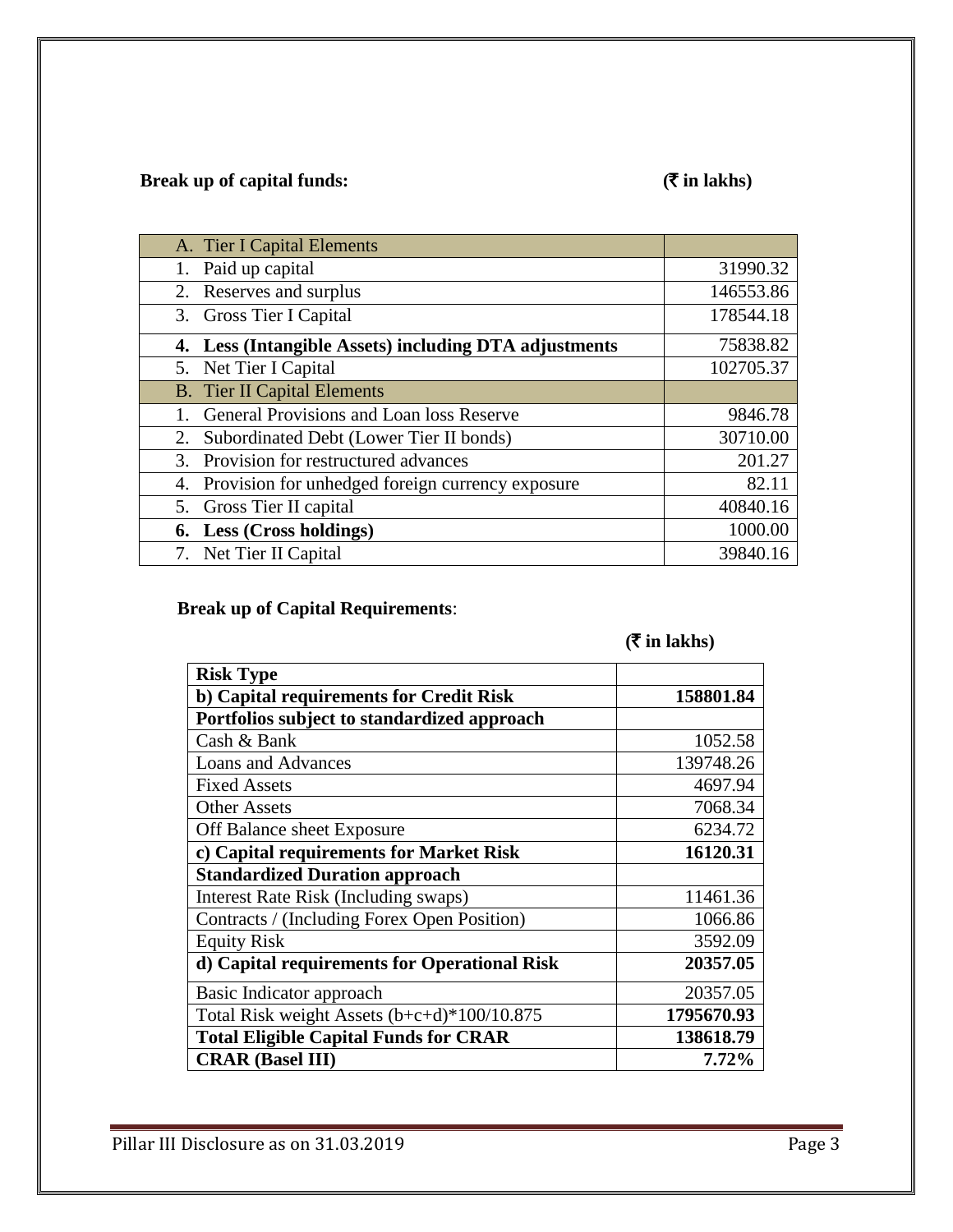# **e) Common Equity Tier 1, Tier I and Total Capital ratios:**

| <b>Common Equity Tier I - CRAR</b> | $7.72\%$ |
|------------------------------------|----------|
| <b>Tier I CRAR</b>                 | $5.72\%$ |
| <b>Total CRAR</b>                  | $2.00\%$ |

For the top consolidated group; and for significant bank subsidiaries - Not applicable

# **II. Risk Exposure and Assessment**

# **General Qualitative Disclosure requirement:**

The robustness of risk management framework of the Bank is being achieved mainly from identification/ assessment/ measurement and monitoring of various risks and managing on a continuous basis. The Bank strives to update the practices, policies and process involving risk by benchmarking itself to the best practices in risk management**.** Accordingly steps are being planned into the future under guidance of the Board.

The Bank has in place a Risk Management Committee of the Board of Directors, basis the regulatory requirement for listed entities**.** The Board is responsible for framing, implementing and monitoring of Risk Management framework in the bank. For operational convenience, it has delegated its powers to various committees as shown below.

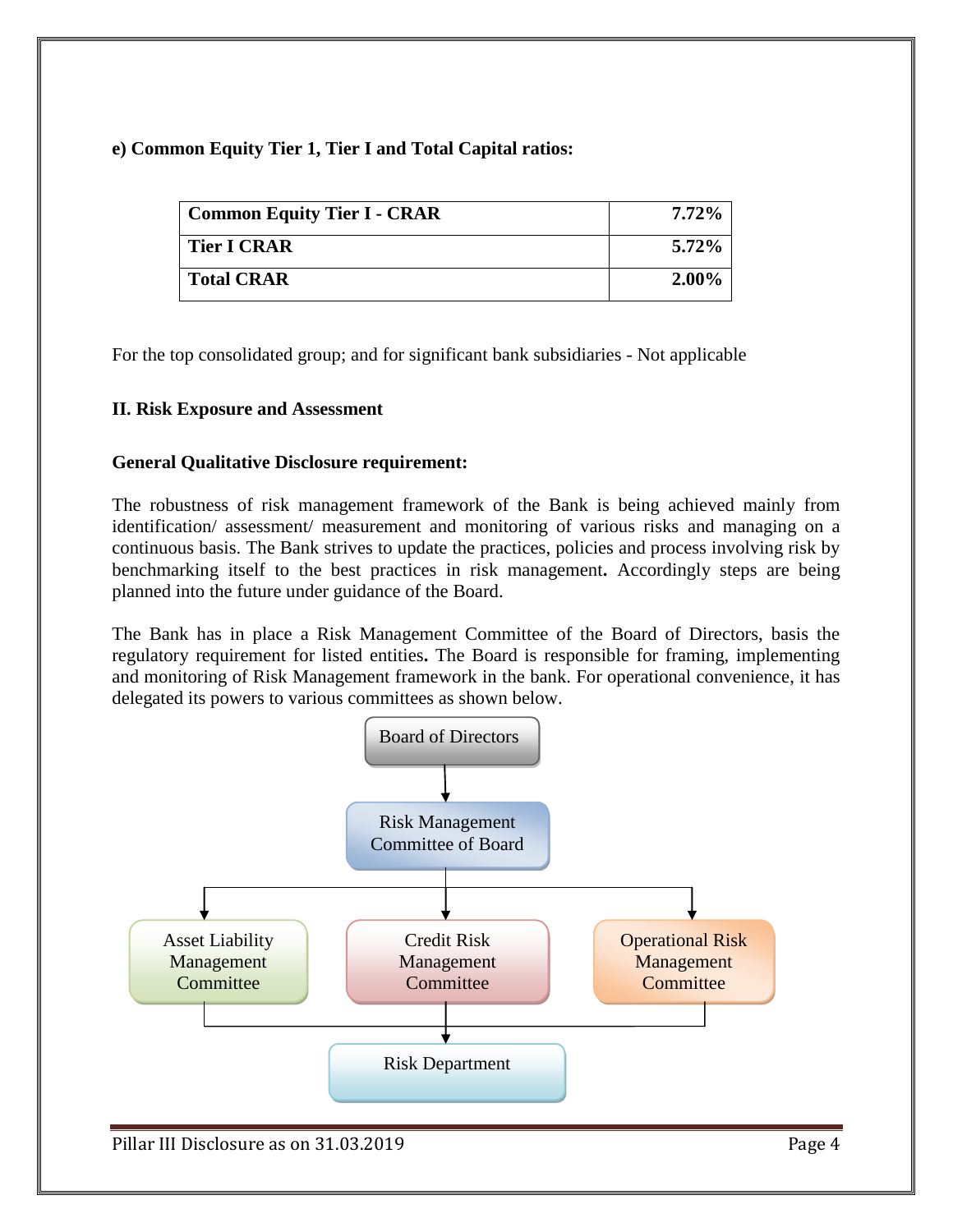The risk management processes are guided by well-defined policies appropriate for various risk categories viz., credit risk, market risk, and operational risk as per the respective regulatory and business requirements. Various policies such as Investment policy, Forex policy, ALM policy, Stress testing policy, Credit Risk Management Policy have been put in place to measure; mitigate the various risks with acceptable levels. The Bank has laid down Stress Testing policy to measure impact of adverse stress scenarios on the adequacy of capital and profit.

# **Organization Structure of Risk Department**

The Risk Department is headed by Chief Risk Officer who reports to the Managing Director and CEO of the Bank. The activities of the Risk Department are being overseen by the Risk Management Committee of the Board. The Department has separate team for individual areas of risk.

# **Credit Risk:**

Credit risk is the risk of financial loss if a client, issuer of securities that the Bank holds or any other counterparty fails to meet its contractual obligations. Credit Risk arises from all transactions that give rise to actual, contingent or potential claims against any counterparty, borrower or obligor. The goal of credit risk management is to achieve reasonable levels of risk acceptable on the credit portfolio and generate risk-adjusted return on capital, targeted portfolio asset quality and management of the credit risk inherent in individual exposures as well as at the portfolio level. The emphasis is placed both on evaluation and management of risk at the individual exposures and analysis of the portfolio behavior.

# **Credit Risk Management policy:**

A comprehensive Credit risk management policy is put in place and the same has been approved by Board. The Credit risk strategy of the bank is based on Risk appetite and risk-return profile and it is being reviewed yearly in CRM policy,. The strategy of the bank shall provide continuity in approach considering cyclical approach of the economy and the resulting shifts in the composition and quality of the overall credit portfolio. It shall also include a statement of the banks willingness to grant credit based on exposure type (for example, commercial, consumer, real estate,etc.,), economic sector (e.g. textile, iron etc.), geographical location, currency, maturity, anticipated profitability, identification of target markets / business sectors (like priority sector lending) and the overall credit portfolio composition.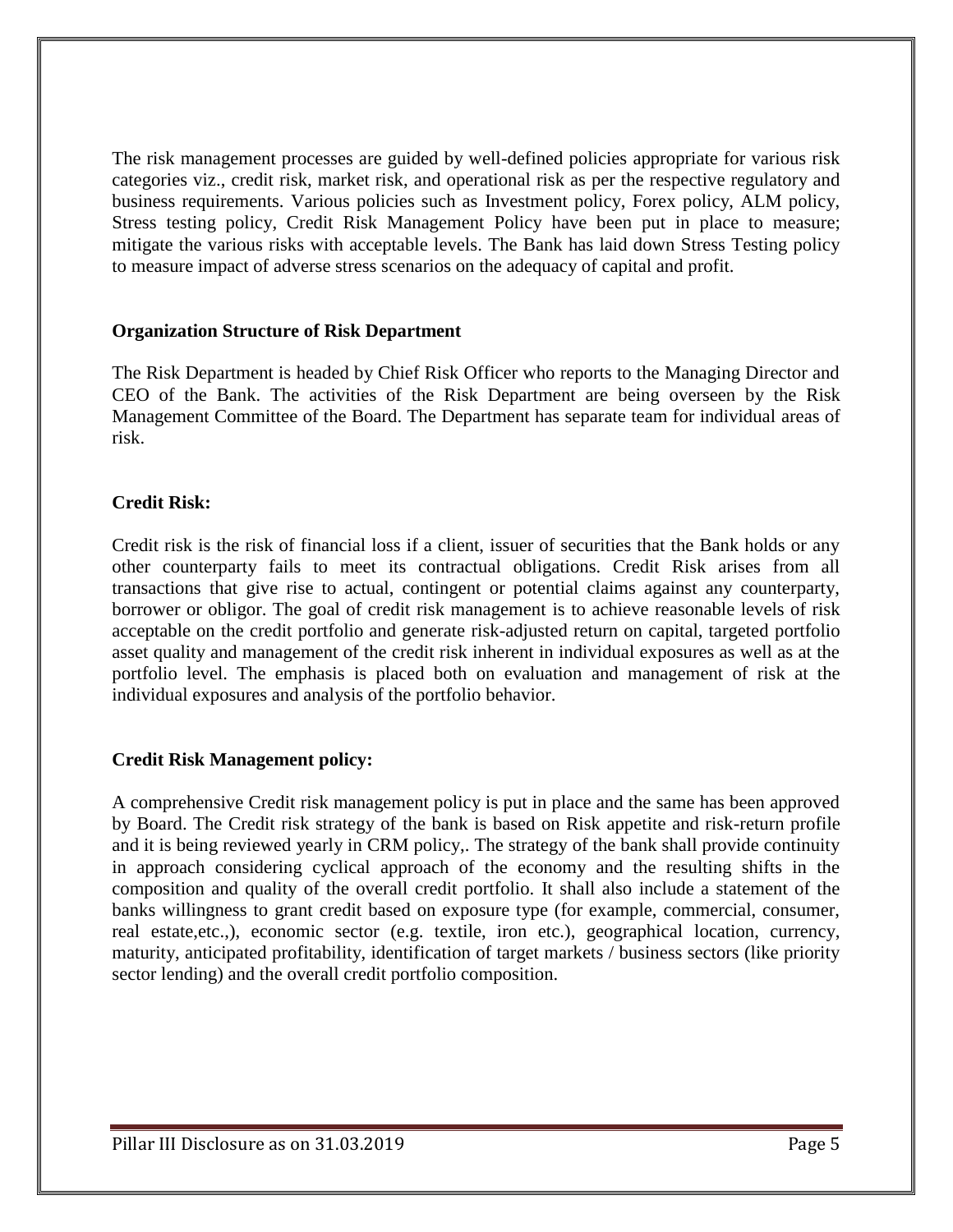### **Credit sanction and approval processes:**

The Bank has put in place a structured credit approval process, including a well-established procedure of comprehensive credit appraisal. Every extension of credit facility or material change of a credit facility to any counterparty requires credit approval at the appropriate authority level. The Bank has a multi-tier structure for sanction of credit proposals, with in delegation of lending powers at various levels of officers & executives, duly approved by Board.

The powers vested at each level depend on the quantum and type of the loan facility, Credit rating of the borrower and the overall exposure to the borrower/group.

## **Credit Rating System:**

Internal risk rating remains the foundation of the credit assessment process, providing standardization and objectivity to the process. All sanctioning processes including the delegation of powers are linked to the ratings and the sizes of the exposure. The monitoring frequency applicable to the exposure also depends on the rating of the exposure. Individual borrower exposure ceilings linked to the internal rating and sector specific caps are laid down in the Credit policy to avoid concentration risk. Both credit and market risk expertise are combined to manage risks arising out of traded credit products such as bonds and market benchmarking related lending transactions.

Key sectors are analyzed in detail to suggest strategies for business, considering both risks and opportunities. Such analysis is reviewed by the Credit Risk Management Committee/ RMC B / Various Credit Sanctioning Committees to arrive at the appropriate industry ceilings as well as define the origination and account management strategy for the sector. The Risk Management Committee of the Board periodically reviews the impact of the plausible stress scenarios covering inter alia increased regulatory prescriptions on provisioning requirements, rating downgrades, or drop in the asset values in case of secured exposures etc. on the portfolio. With a view to improve the credit quality, the approval of internal rating is now vested with Risk Department. During the year bank has also put in place a revised internal credit rating system from a reputed agency.

## **Credit review and monitoring:**

Bank has a dedicated monitoring department which looks after review and monitoring of bank's credit portfolio. The Bank has a system under which the lending powers exercised by delegated authority are reported to and reviewed by a higher authority under the Internal Loan Review Mechanism. The Pre-disbursement and post-disbursement processes have also been significantly improved through standardization and Centralization.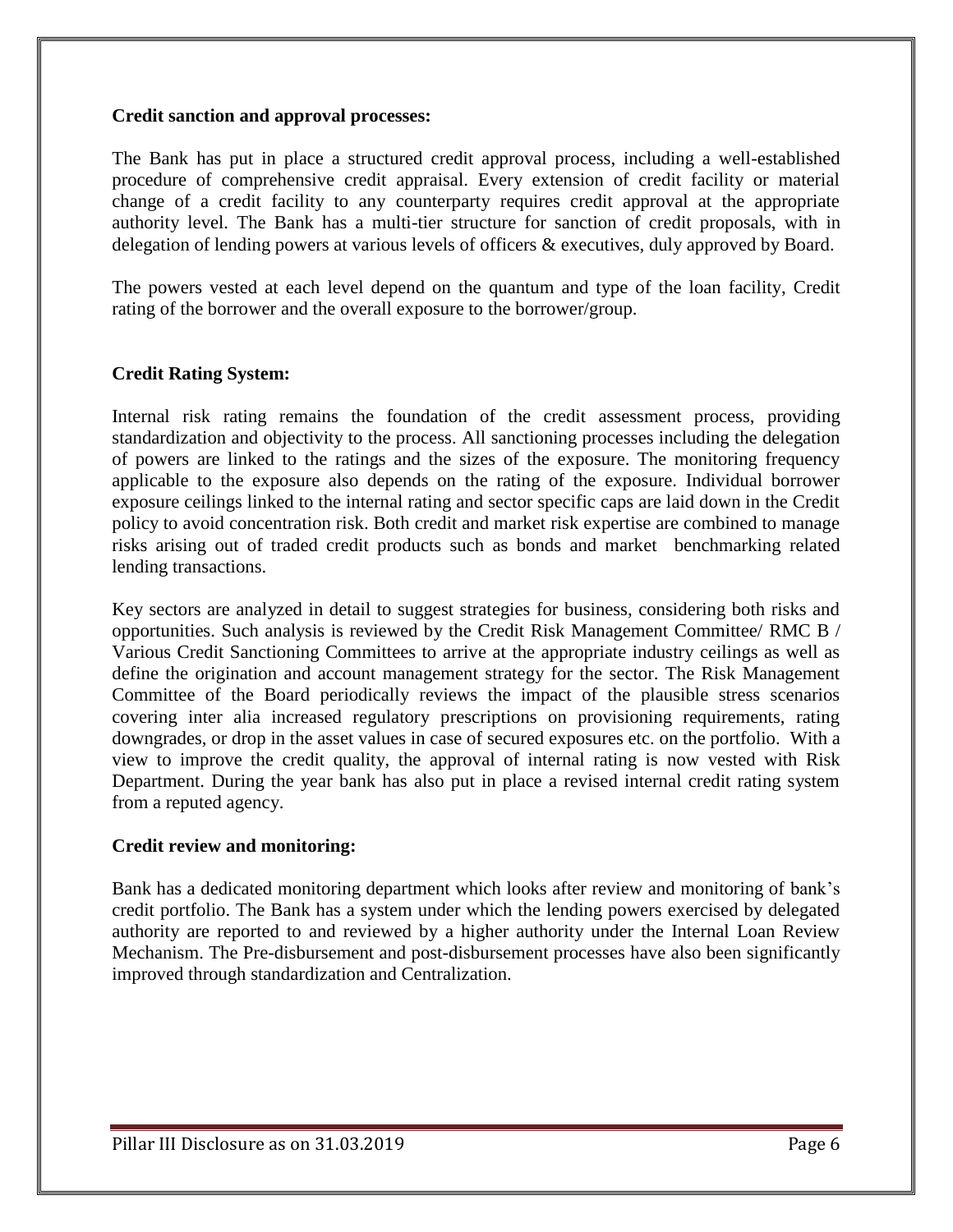# **Market Risk:**

Market risk is the risk of losses in 'on and off-balance sheet' positions arising from the movements in market price as well as the volatilities of those changes, which may impact the Bank's earnings and capital. The risk may pertain to interest rate related instruments (Interest rate risk), equities (equity price risk) and foreign exchange rate risk (currency risk). Market Risk for the Bank emanates from its trading and investment activities, which are undertaken both for the customers and on a proprietary basis. The Bank adopts a comprehensive approach to market risk management for its banking book as well as its trading book for its operations. The market risk management framework of the Bank provides necessary inputs regarding the extent of market risk exposures, the performance of portfolios vis-a- vis the market risk limits and comparable benchmarks, which provides guidance to the business in optimizing the risk-adjusted rate of return of the Bank's trading and investment portfolio.

Market risk management is guided by well laid down policies, guidelines, processes and systems for the identification, measurement, monitoring and reporting of exposures against various risk limits set in accordance with the risk appetite of the Bank. Treasury Mid-office independently monitors the Bank's investment and trading portfolio in terms of risk limits stipulated in the Market Risk Management. The bank is also investing in better systems to address operational and IT risks and help improve monitoring of market risk.

# **Operational Risk**

Operational risks may emanate from inadequate and/or missing controls in internal processes, people and systems or from external events or a combination of all the four. The Bank has in place an Operational Risk Management (ORM) Policy to manage the operational risk in an effective, efficient and proactive manner. The policy aims at assessing and measuring the magnitude of risks, monitoring and mitigating them through well-defined framework and governance structure.

The RMC at the apex level is the policy making body and is supported by the Operational Risk Management Committee (ORMC) responsible for the implementation of the Operational Risk framework of the Bank and the management of operational risks across the Bank.

All new products and processes, as well as changes in existing products and processes are subjected to risk evaluation by the Bank's Product and Change Management Committee. Outsourcing arrangements are examined and approved by the Outsourcing Committee of the Bank. The IT Systems and Security Committee/ Cyber Risk Committee of the Bank provide directions for mitigating operational risk in the information systems/ cyber issues. Comprehensive frameworks and processes help the Bank in managing and mitigating such risks.

The Bank has set up a comprehensive Operational Risk Management / Measurement System for identifying, documenting, assessing, measuring and periodic monitoring of various risks and controls linked to various processes.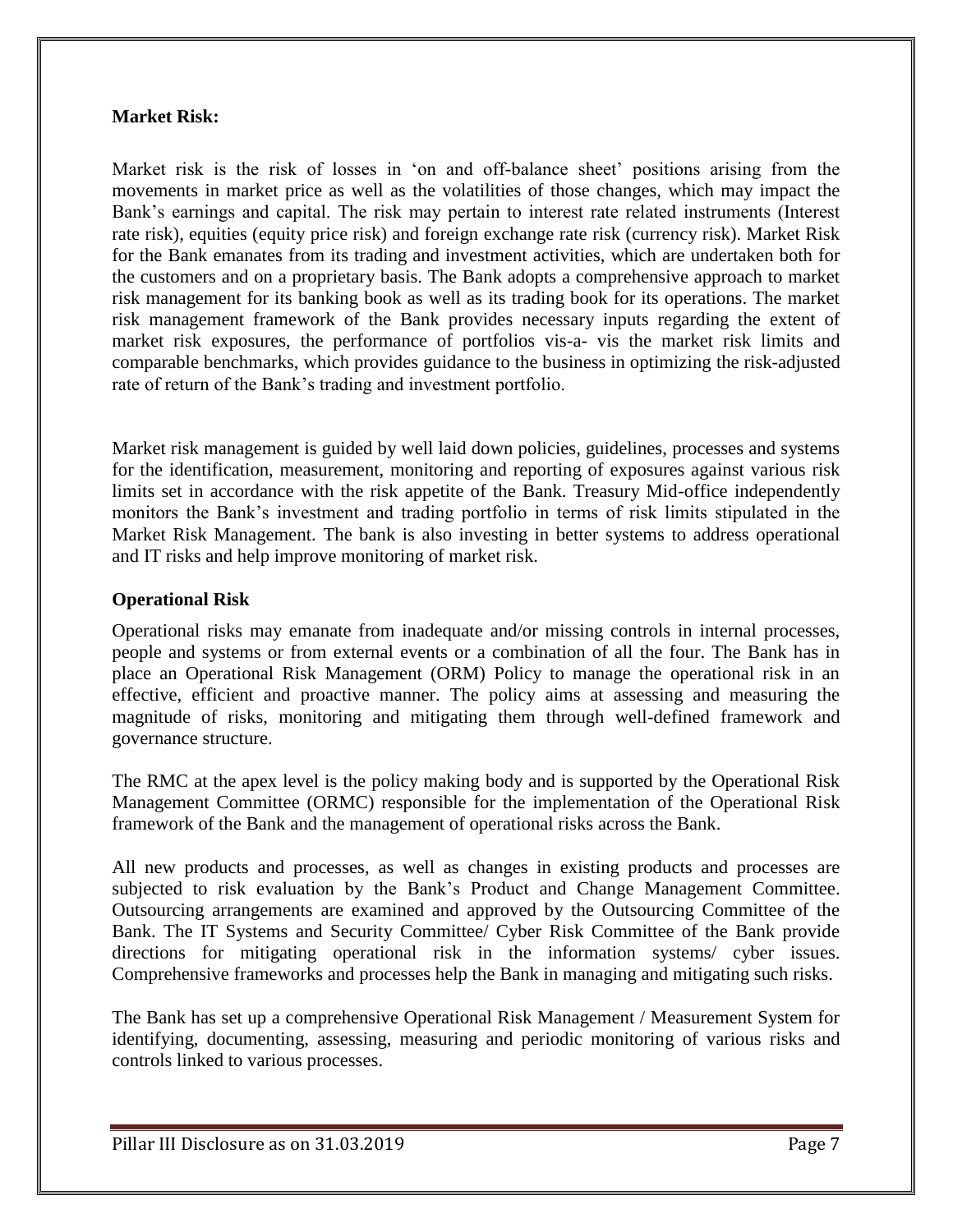The Business Continuity Management Committee (BCMC) exercises oversight on the implementation of the approved Business Continuity plan (BCP) framework, which has been put in place to ensure continuity of service for its customer base.

Further, the bank continuously examines its risk governance framework, the risk management practices, availability of adequate resources, appropriate systems and continuously strives to improve all these aspects. For example- Ensuring a strong set of experienced and skilled officials in Risk, strengthening the risk management at its Regions, acquiring improvised risk systems and continuously improving risk processes/ tools to be able to have the best of risk management practices in the globe.

# **Interest Rate Risk in Banking Book**

Interest Rate Risk is measured in two different ways. Earnings perspective using Traditional Gap Analysis is to assess the impact of adverse movement in interest rate on the Net Interest Income (Earnings at Risk) and economic value perspective using Duration Gap Analysis to assess the impact of adverse movement in interest rate on the market value of Bank's equity.

ALM policy will manage and monitor the limits / guidance values / target set on interest rate risk of the Banking Book. RMC-B and ALCO at the executive level are responsible for efficient and effective management of Interest rate risk in Banks business.

# **Scope and nature of risk reporting / measurement systems**

The Duration/ Modified duration mainly depends on coupon, maturity and periodicity of payment of installments. Since the modified duration of the liabilities is less compared to the modified duration of assets, there would be fall in the equity value under major stress. Modified duration of Equity is calculated on a quarterly basis. The Stress loss for Interest rate risk in banking book is assessed based on drop in the Market value of equity under 200 bps changes in interest rate. The results of Traditional Gap analysis and Duration Gap analysis including the adherence to tolerance limit set in this regard like , Buckets, Dynamic Liquidity, LCR, Bulk deposit, Retail term deposits are monitored and the same has been placed before ALCO/RMC-B level.

# **Liquidity Risk**

Liquidity is a bank's capacity to fund increase in assets and meet both expected and unexpected cash and collateral obligations at reasonable cost and without incurring unacceptable losses. Liquidity risk is the inability of a bank to meet such obligations as they become due, without adversely affecting the bank's financial condition. The Asset Liability Management policy of the Bank stipulates a broad framework for liquidity risk management to ensure that the Bank is in a position to meet its liquidity obligations as well as to withstand a period of liquidity stress from bank-level factors, market-wide factors or a combination of both.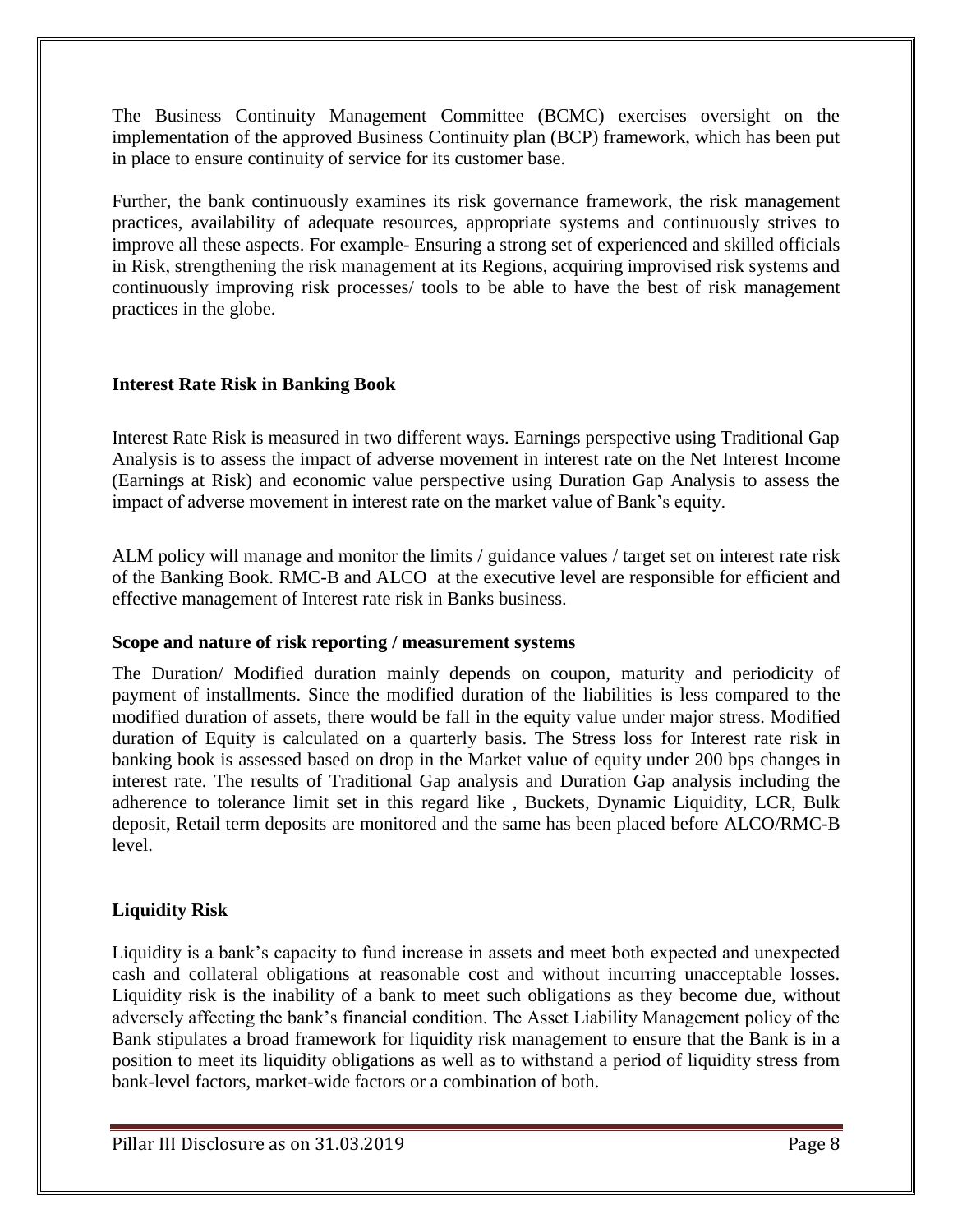The liquidity profile of the Bank is monitored on a static as well as on a dynamic basis by using the gap analysis technique supplemented by monitoring of key liquidity ratios and conduct of liquidity stress tests periodically.

The Bank has integrated into the asset liability management framework, the liquidity risk management guidelines issued by RBI pursuant to the Basel III framework on liquidity standards. The Bank maintains the regulatory mandated LCR as per the transitional arrangement laid down by RBI and also ensures adherence to RBI guidelines on monitoring and management of liquidity including liquidity ratios.

# **TABLE DF-3: Credit Risk**

# **Credit Risk: General Disclosures**

## **Qualitative Disclosures**

The general qualitative disclosure requirement with respect to credit risk, Includes the definitions of Past Due, NPA of a loan or a advance and impaired assets (For Accounting Purposes), Out of order and Overdue. These definitions are as per the extant guidelines of Reserve Bank of India.

# **Credit Risk**

Credit risk in simple terms is the potential that bank's borrower or counterparty will fail to meet its obligations in accordance with agreed terms.

Credit risk is defined as the possibility of losses associated with default in repayment or diminution in the credit quality of borrowers or counterparties or diminution in the value of primary and/or collateral assets. In a bank's portfolio, losses stem from outright default due to inability or unwillingness of a customer or counterparty to meet commitments in relation to lending, trading, settlement and other financial transactions.

## **Discussion of the Bank's Credit risk management policy**

The Board level approved Credit Risk Management Policy is put in place. The goal of the policy is to ensure that it is within the acceptable risk appetite and tolerance limit set by the bank. It manages the credit risk inherent in the entire portfolio as well as the risk in individual credits or transactions and it encompasses identification, measurement, monitoring and control of the credit risk exposures. Further it deals the structure, governance, framework, and processes for effective and efficient management of the Credit risk.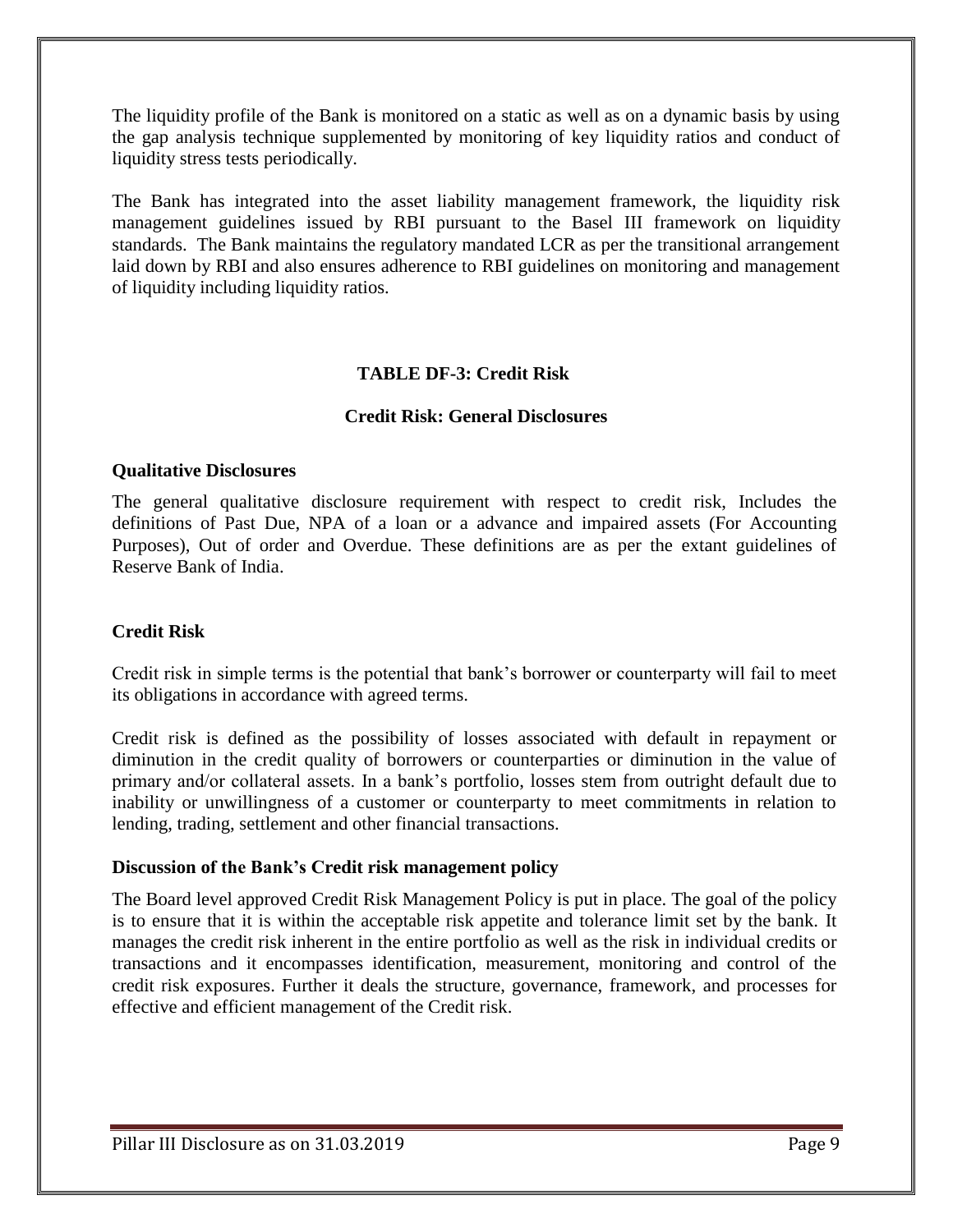# **Quantitative Disclosures**

# **Credit Exposure:-**

| <b>Credit Risk Exposures</b>           | $(\overline{\tau}$ In Lacs) |
|----------------------------------------|-----------------------------|
| Fund Based *                           | 2260241.57                  |
| Non Fund Based **                      | 188293.78                   |
| <b>Total Fund &amp; Non Fund Based</b> | 2448535.35                  |

\* It excludes fixed assets, other assets, cash, bank balances, balance with RBI and investments under HTM category.

\*\* Exposure without revaluation.

# **Geographic wise Distribution of Exposures:-**

 $(\bar{\bar{\mathbf{x}}}$  in lakhs)

| <b>State Name</b>    | <b>Funded</b><br><b>Exposure</b> | <b>Non Funded</b><br><b>Exposure</b> | <b>Total Exposure</b> |
|----------------------|----------------------------------|--------------------------------------|-----------------------|
| Andhra Pradesh       | 144059.09                        | 3251.29                              | 147310.38             |
| Chandigarh           | 23.73                            | 0.00                                 | 23.73                 |
| Chaattisgarh         | 4629.76                          | 280.72                               | 4910.49               |
| Gujarat              | 31247.41                         | 3935.45                              | 35182.86              |
| Haryana              | 7744.84                          | 1398.86                              | 9143.71               |
| Jharkhand            | 3072.93                          | 0.00                                 | 3072.93               |
| Karnataka            | 263233.83                        | 10314.55                             | 273548.38             |
| Kerala               | 136637.50                        | 80.05                                | 136717.55             |
| Madhya Pradesh       | 3975.74                          | 27.00                                | 4002.74               |
| Maharashtra          | 505962.02                        | 23290.28                             | 529252.30             |
| Delhi                | 79383.13                         | 39596.94                             | 118980.07             |
| Odisha               | 4632.91                          | 13.05                                | 4645.96               |
| Puducherry           | 9189.23                          | 454.31                               | 9643.54               |
| Punjab               | 7.16                             | 0.00                                 | 7.16                  |
| Rajasthan            | 4120.91                          | 70.00                                | 4190.91               |
| Tamilnadu            | 824199.39                        | 81372.19                             | 905571.58             |
| Telangana            | 150702.81                        | 19225.05                             | 169927.86             |
| <b>Uttar Pradesh</b> | 665.38                           | 21.35                                | 686.73                |
| <b>West Bengal</b>   | 86753.78                         | 4962.69                              | 91716.47              |
| Total                | 2260241.57                       | 188293.78                            | 2448535.35            |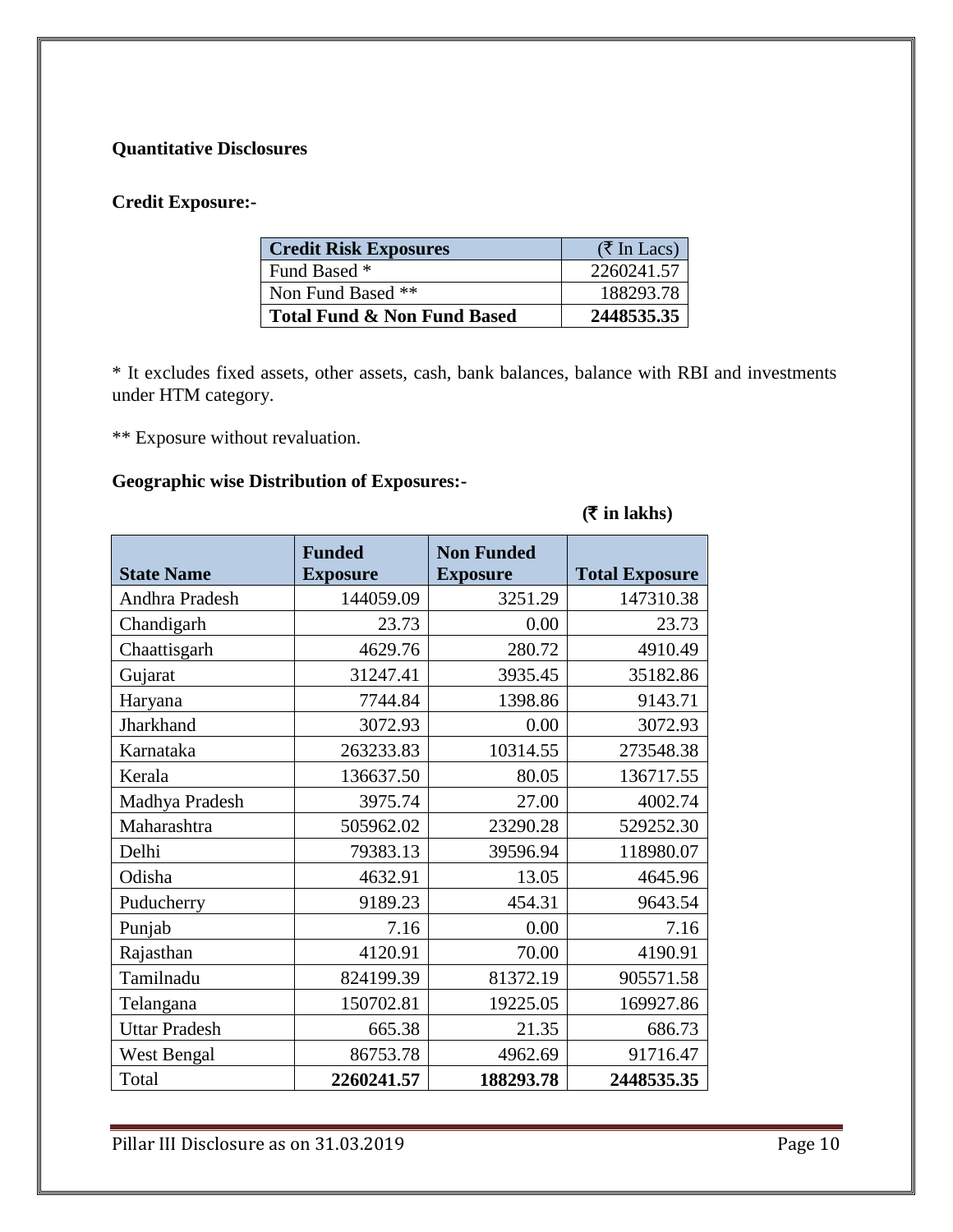# **Industry Wise distribution of Exposures:-**

 $(\bar{\bar{\mathbf{x}}}$  in lakhs)

| S.No           | <b>Industry Name</b>                                                   | <b>Funded</b><br>exposure | <b>Non</b><br><b>Funded</b><br><b>Exposure</b> | <b>Total</b><br><b>Exposure</b> | % to total<br><b>Exposure</b> |
|----------------|------------------------------------------------------------------------|---------------------------|------------------------------------------------|---------------------------------|-------------------------------|
| 1              | All Engineering                                                        | 24891.26                  | 7275.97                                        | 32167.23                        | 1.31                          |
| $\overline{2}$ | <b>Basic Metal and Metal Products</b>                                  | 79988.36                  | 960.41                                         | 80948.77                        | 3.31                          |
| 3              | Beverages (excluding Tea & Coffee)<br>and Tobacco                      | 26871.65                  | 1023.00                                        | 27894.65                        | 1.14                          |
| $\overline{4}$ | <b>Cement</b> and Cement Products                                      | 3463.21                   | 203.83                                         | 3667.05                         | 0.15                          |
| 5              | <b>Chemicals and Chemical Products</b><br>(Dyes, Paints, etc.)         | 12404.89                  | 245.13                                         | 12650.02                        | 0.52                          |
| 6              | Construction                                                           | 2092.62                   | 0.00                                           | 2092.62                         | 0.09                          |
| 7              | Food Processing                                                        | 14107.44                  | 7491.72                                        | 21599.16                        | 0.88                          |
| 8              | Gems and Jewellery                                                     | 7489.57                   | 328.00                                         | 7817.57                         | 0.32                          |
| 9              | Glass & Glassware                                                      | 2999.23                   | 5.67                                           | 3004.90                         | 0.12                          |
| 10             | Infrastructure                                                         | 129425.91                 | 27788.49                                       | 157214.40                       | 6.42                          |
| 11             | Leather and Leather products                                           | 363.20                    | 0.00                                           | 363.20                          | 0.01                          |
| 12             | Mining and Quarrying                                                   | 7262.15                   | 2927.99                                        | 10190.14                        | 0.42                          |
| 13             | Paper and Paper Products                                               | 6881.88                   | 69.66                                          | 6951.53                         | 0.28                          |
| 14             | Petroleum (non-infra), Coal Products<br>(non-mining) and Nuclear Fuels | 859.32                    | 240.22                                         | 1099.54                         | 0.04                          |
| 15             | Rubber, Plastic and their Products                                     | 21296.94                  | 11.74                                          | 21308.68                        | 0.87                          |
| 16             | Textiles                                                               | 106045.64                 | 4912.66                                        | 110958.29                       | 4.53                          |
| 17             | Vehicles, Vehicle Parts and Transport<br>Equipment's                   | 5885.69                   | 9.54                                           | 5895.23                         | 0.24                          |
| 18             | Wood and Wood Products                                                 | 10057.31                  | 7400.18                                        | 17457.49                        | 0.71                          |
|                | Other industries                                                       | 31114.83                  | 196.39                                         | 31311.23                        | 1.28                          |
|                | <b>Residual Advances</b>                                               | 1766740.47                | 127203.18                                      | 1893943.65                      | 77.35                         |
|                | <b>Total Exposure</b>                                                  | 2260241.57                | 188293.78                                      | 2448535.35                      |                               |

Note: The industries break-up given on the same lines as prescribed for DSB returns. Residual advances are educational loans, Housing loans, Gold loans, Loan against deposits, Personal loan, staff loan, consumer loans, vehicle loans, etc., The Industries which has crossed 5% of gross credit exposure are:

a) Infrastructure- 6.42%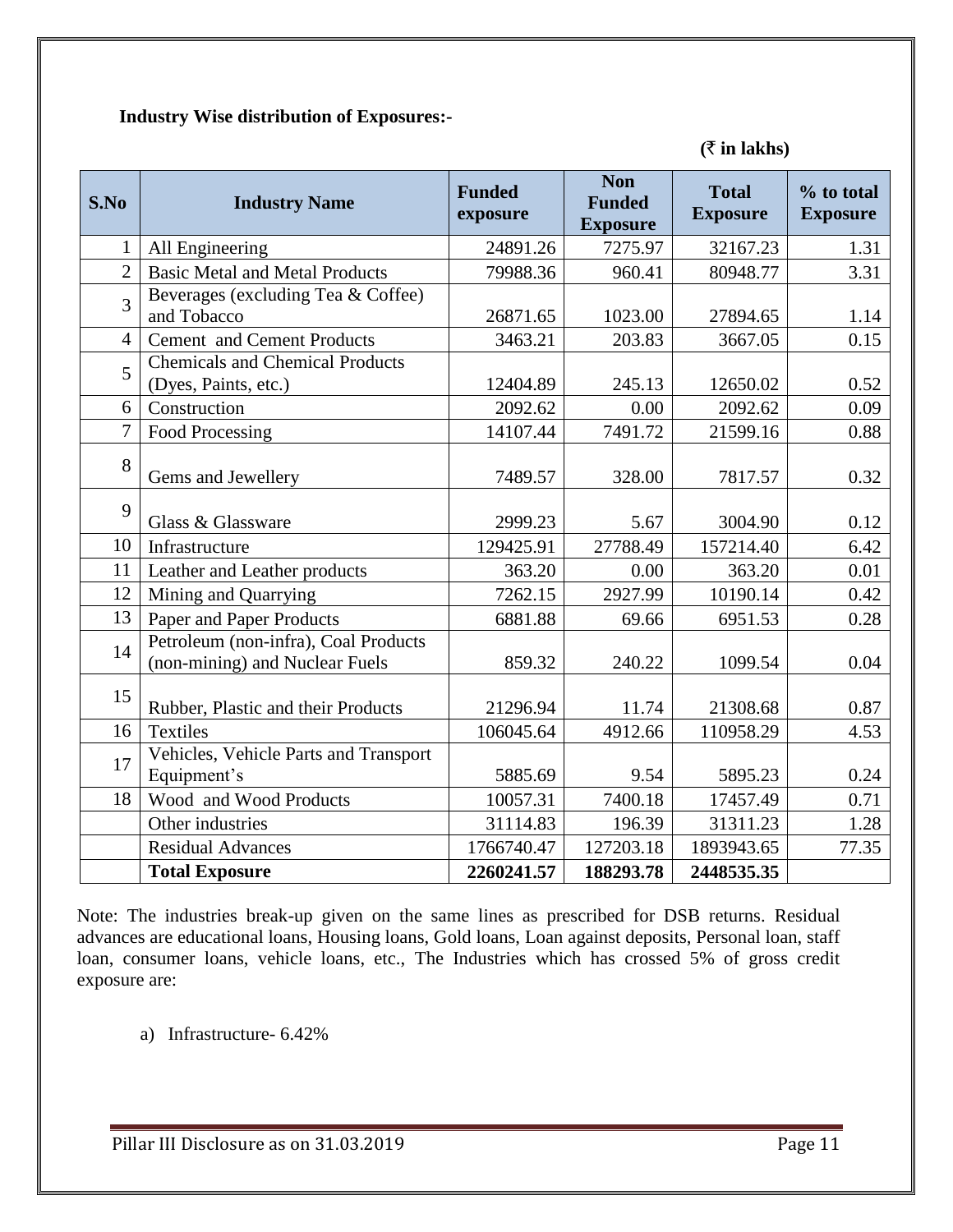# **Residual maturity breakup of assets**

# $(\bar{\bar{\mathbf{x}}}$  in lakhs)

| <b>Bucket</b>            | Cash     | <b>Balance</b><br>with RBI | <b>Balance</b><br>with<br><b>Other</b><br><b>Banks</b> | <b>Investments</b> | Repo-<br><b>Asset</b> | <b>Treps</b><br>Lending | <b>Advances</b> | <b>Fixed</b><br><b>Assets</b> | <b>Other</b><br><b>Assets</b> |
|--------------------------|----------|----------------------------|--------------------------------------------------------|--------------------|-----------------------|-------------------------|-----------------|-------------------------------|-------------------------------|
| Overdue<br>to Day 1      | 33337.55 | 2024.20                    | 4495.31                                                | 173548.11          | 0.00                  | 0.00                    | 12826.55        | 0.00                          | 14852.49                      |
| 2-7 Days                 | 0.00     | 3177.37                    | 0.00                                                   | 22926.51           | 24900.00              | 7496.00                 | 72695.27        | 0.00                          | 522.86                        |
| $8-14$<br><b>Days</b>    | 0.00     | 4112.06                    | 0.00                                                   | 17775.57           | 0.00                  | 0.00                    | 84749.74        | 0.00                          | 608.96                        |
| $15 - 30$<br><b>Days</b> | 0.00     | 2908.77                    | 0.00                                                   | 12573.99           | 0.00                  | 0.00                    | 108956.86       | 0.00                          | 2385.05                       |
| $31 - 60$<br><b>Days</b> | 0.00     | 4718.04                    | 0.00                                                   | 20895.07           | 0.00                  | 0.00                    | 192793.78       | 0.00                          | 2695.71                       |
| 61-90<br><b>Days</b>     | 0.00     | 2756.55                    | 0.00                                                   | 15340.40           | 0.00                  | 0.00                    | 184114.78       | 0.00                          | 2695.71                       |
| $3 - 6$<br><b>Months</b> | 0.00     | 7558.67                    | 0.00                                                   | 35865.87           | 0.00                  | 0.00                    | 34737.20        | 0.00                          | 7827.28                       |
| 6<br>Months-<br>1 Year   | 0.00     | 16051.87                   | 0.00                                                   | 82598.01           | 0.00                  | 0.00                    | 110969.03       | 0.00                          | 0.00                          |
| 1-3 Years                | 0.00     | 53903.75                   | 58.00                                                  | 264723.55          | 0.00                  | 0.00                    | 843057.93       | 0.00                          | 115330.66                     |
| 3-5 Years                | 0.00     | 4026.15                    | 0.00                                                   | 49065.77           | 0.00                  | 0.00                    | 128088.70       | 0.00                          | 0.00                          |
| Over 5<br>Years          | 0.00     | 30832.22                   | 26.62                                                  | 161273.21          | 0.00                  | 0.00                    | 239705.65       | 46995.43                      | 93016.19                      |
| <b>Total</b>             | 33337.55 | 132069.66                  | 4579.93                                                | 856586.05          | 24900.00              | 7496.00                 | 2012695.49      | 46995.43                      | 239934.93                     |

# **Asset Quality**

|                                         | $(\bar{\tau}$ in lakhs) |
|-----------------------------------------|-------------------------|
| Amount of Non-Performing Assets (Gross) | 335899.36               |
| Substandard                             | 93987.22                |
| Doubtful $-1$                           | 93751.71                |
| Doubtful $-2$                           | 104357.64               |
| Doubtful $-3$                           | 14849.18                |
| Loss                                    | 28953.61                |
| Net NPA                                 | 150629.49               |
| Gross NPA to gross advances $(\%)$      | 15.30%                  |
| Net NPAs to Net advances (%)            | 7.49%                   |
| <b>Movement of NPAs (Gross)</b>         |                         |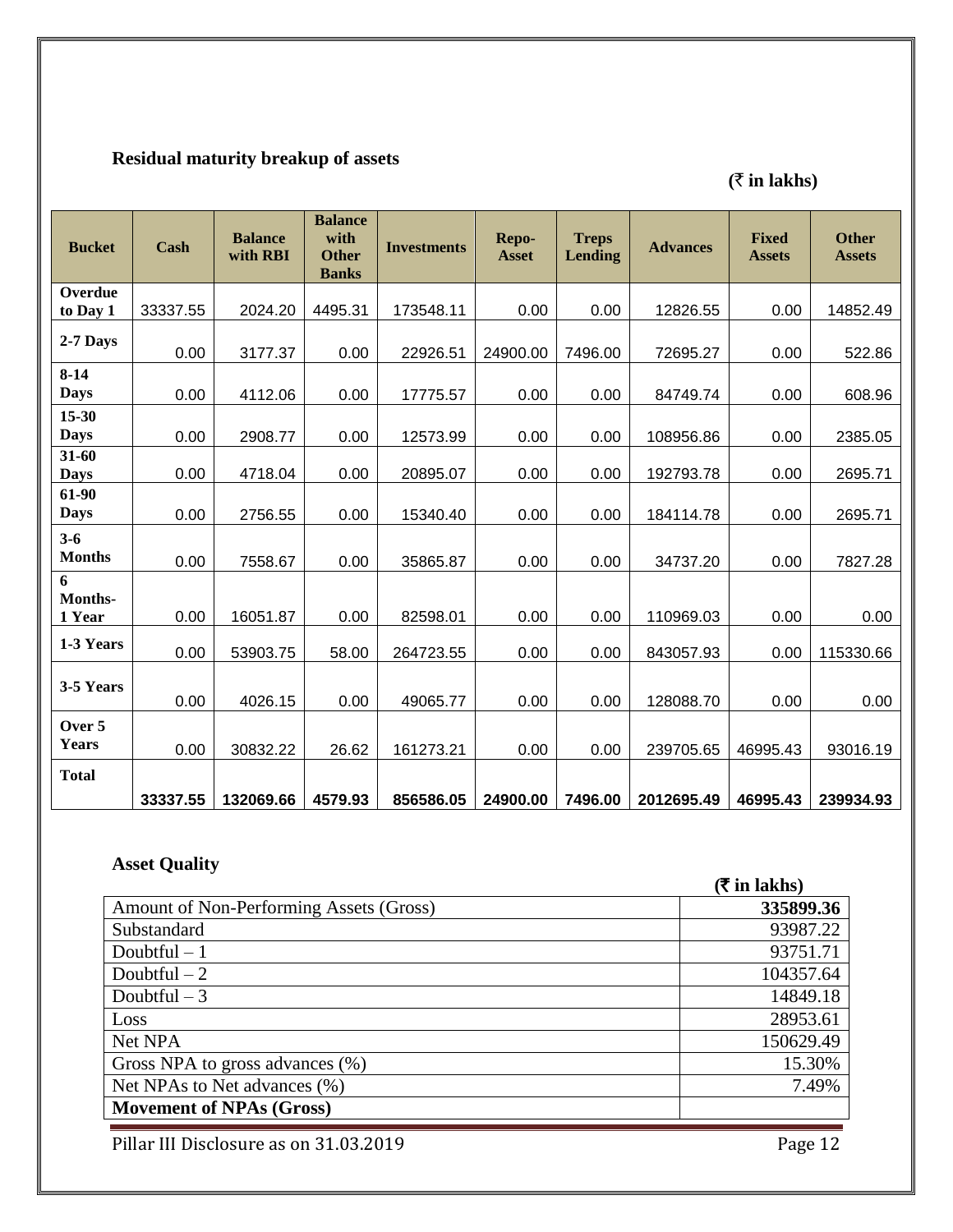| <b>Opening Balance</b>      | 269421.15 |
|-----------------------------|-----------|
| Additions during the period | 141235.92 |
| Reductions                  | 74757.71  |
| Closing Balance             | 335899.36 |

# **Movement of Provisions (** $\overline{\tau}$  in lakhs)

|                                                               | <b>Specific Provision</b> |
|---------------------------------------------------------------|---------------------------|
| <b>Opening Balance</b>                                        | 116905.09                 |
| Provisions made during the period                             | 99563.07                  |
| Write off /Write back of excess provisions                    | 37941.50                  |
| Any other adjustments, including transfers between provisions | 0.00                      |
| Closing balance                                               | 178526.66                 |

Details of write offs and recoveries that have been booked directly to the Income statement

# **(**` **in lakhs)**

| Write offs that have been booked directly to the income statement | 2222.32 |
|-------------------------------------------------------------------|---------|
| Recoveries that have been booked directly to the income statement | 4558.07 |

# I**nvestments (**` **in lakhs)**

| Amount of Non Performing Investments                         | 17819.58 |
|--------------------------------------------------------------|----------|
| Amount of provisions held for non-performing investments     | 13578.24 |
| Movement of provisions for depreciation on Investments       |          |
| <b>Opening Balance</b>                                       | 10045.10 |
| Provisions made during the period (April 2018 to March 2019) | 18958.34 |
| Write-off/Write – back of excess provisions                  | 704.04   |
| Closing Balance                                              | 28299.40 |

# **Major Industry break up of NPA**

# **(**` **in lakhs)**

| <b>Industry</b>                                | <b>Gross NPA</b> | <b>Specific</b><br><b>Provision</b> |
|------------------------------------------------|------------------|-------------------------------------|
| Infrastructure                                 | 61140.45         | 39178.58                            |
| <b>Basic Metal and Metal Products</b>          | 38500.67         | 24502.52                            |
| Textiles                                       | 17804.19         | 4948.33                             |
| All Engineering                                | 6316.59          | 1847.81                             |
| Beverages (excluding Tea & Coffee) and Tobacco | 4734.05          | 1049.15                             |
| <b>Total</b>                                   | 128495.95        | 71526.39                            |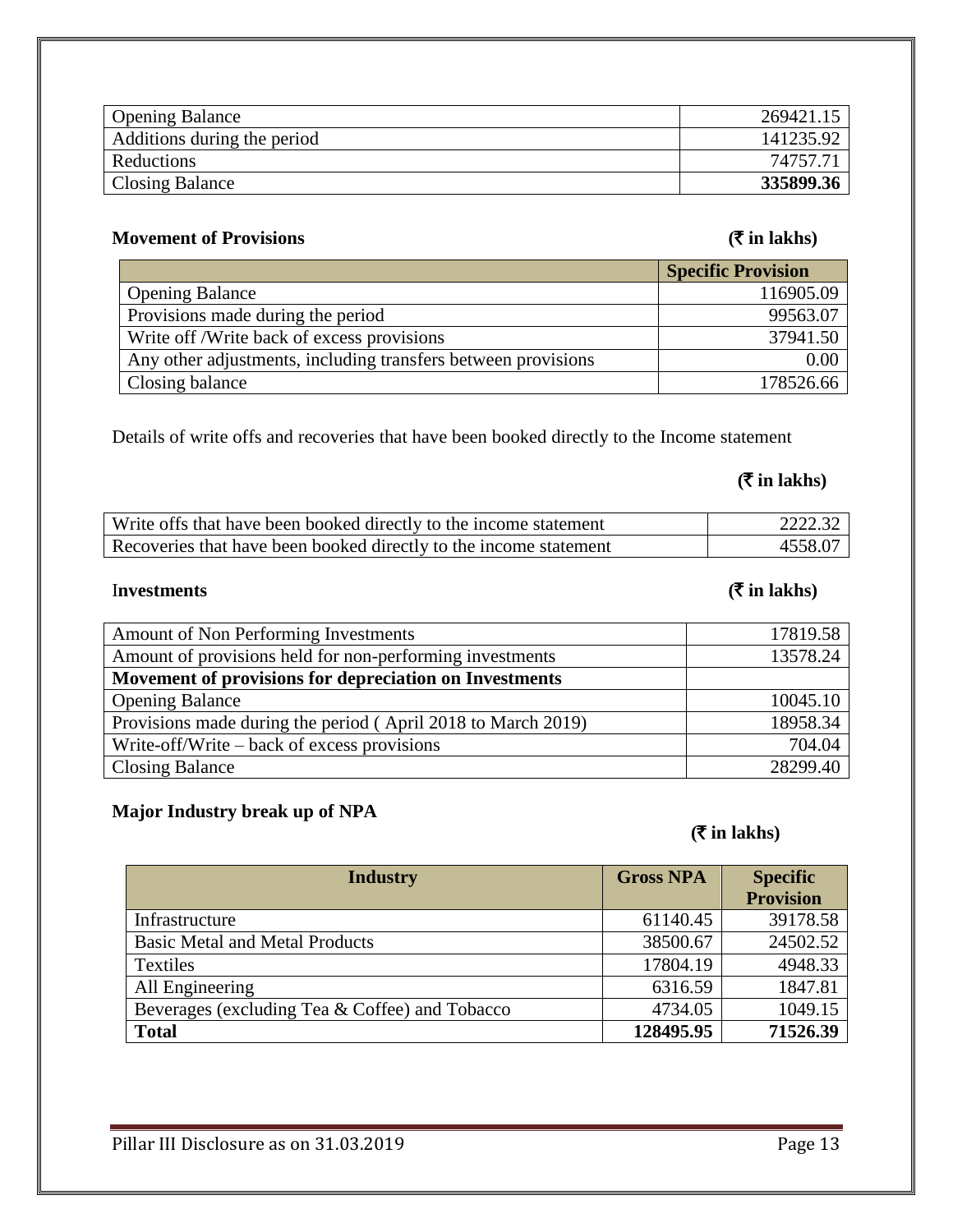# **Geographic wise Distribution of NPA and Provision**

# **(**` **in lakhs)**

|                  | <b>Gross NPA</b> | <b>Specific Provision</b> |
|------------------|------------------|---------------------------|
| <b>Geography</b> |                  |                           |
| Domestic         | 335899.36        | 178526.66                 |
| Overseas         |                  |                           |
| <b>Total</b>     | 335899.36        | 178526.66                 |

# **Table DF- 4- Credit Risk : Disclosures for Portfolios Subject to the Standardized Approach**

a) For exposure amounts after risk mitigation subject to the standardized approach, amount of a bank's outstanding (rated and unrated) in the following three major risk buckets as well as those that are deducted:

| <b>Particulars</b>                               | 100% Risk Weight<br>$>100\%$ Risk<br>$< 100\%$ Risk Weight |           |           | <b>Grand Total</b> |           |            |            |            |
|--------------------------------------------------|------------------------------------------------------------|-----------|-----------|--------------------|-----------|------------|------------|------------|
|                                                  |                                                            |           |           |                    | Weight    |            |            |            |
|                                                  | $BV**$                                                     | RWA**     | <b>BV</b> | <b>RWA</b>         | <b>BV</b> | <b>RWA</b> | <b>BV</b>  | <b>RWA</b> |
|                                                  |                                                            |           |           | <b>Fund Based</b>  |           |            |            |            |
| Loans $&$<br>Advances                            | 1448136.47                                                 | 518350.95 | 482383.69 | 383246.11          | 265076.13 | 383444.43  | 2195596.29 | 1285041.49 |
| Investments                                      | 607363.08                                                  | 0.00      | 0.00      | 0.00               | 0.00      | 0.00       | 607363.08  | $0.00\,$   |
| Other<br>Assets*                                 | 358193.42                                                  | 37071.09  | 46995.43  | 43199.46           | 15042.12  | 37604.11   | 420230.97  | 117874.66  |
| Exposure<br>under<br>mitigation                  | 602631.82                                                  | 0.00      | 102933.56 | 0.00               | 35.41     | 0.00       | 705600.79  | $0.00\,$   |
| <b>Total Fund</b><br><b>Based</b><br>outstanding | 2413692.97                                                 | 555422.04 | 529379.12 | 426445.57          | 280118.25 | 421049.36  | 3223190.34 | 1402916.15 |
| Non Fund<br>based (after<br>applying<br>CCF)     | 43375.76                                                   | 15289.41  | 37600.70  | 23002.81           | 16166.38  | 19038.56   | 97142.84   | 57330.78   |
| <b>Total</b>                                     | 2457068.73                                                 | 570711.45 | 566979.82 | 449448.38          | 296284.63 | 440087.92  | 3320333.18 | 1460246.93 |

\* Other assets include cash, balance with RBI, balance with other banks, fixed assets and others.

\*\* BV: Book Value; RWA: Risk Weighted Assets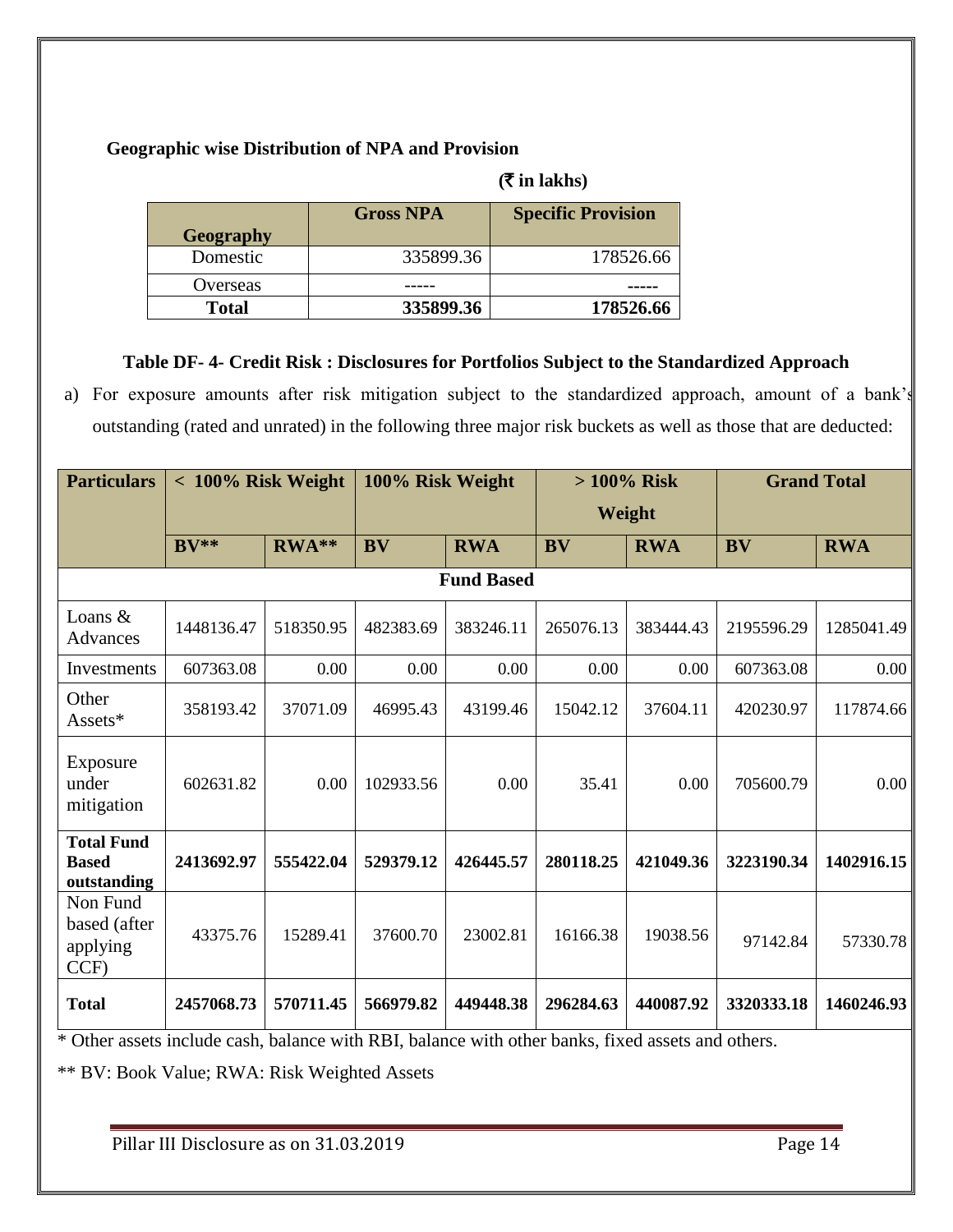# **Table DF- 5-Credit Risk: Credit Risk Mitigation: Disclosures for Standardized Approaches Qualitative Disclosures**

a) The general qualitative disclosure requirement with respect to credit risk mitigation including

**Policies and process for and an indication of the extent to which the bank makes use of, on and off balance sheet netting;**

**Policies and processes for collateral valuation and management**

Bank has a policy and procedure for the management of collateral and guarantees.

Valuation is based on the current forced sale value of the collateral and not biased in order to enable the bank, to grant a higher credit limit to the borrower or improve its internal credit rating, make a smaller amount of provision or continue interest accrual for a problem credit.

Further, collateral is revalued on a regular basis, though the frequency may vary with the type of collateral involved and the nature & the internal credit rating of the underlying credit e.g. frequency for shares and properties as collateral would be different.

Collaterals & guarantees are properly evaluated with respect to legal validity, enforceability in all relevant jurisdictions, etc., for the purpose of netting as credit risk mitigants as per the policy.

A more conservative approach is adopted for valuing the collateral of problem credits because the forced-sale value, rather than the open market value, is likely to be closer to what eventually may be realized from an asset sale when the market conditions are un-favorable. Therefore, a discount to the estimated forced sale value should be applied where appropriate.

# **Description of the main types of collateral taken by the bank**

Under Standardized approach, the following collateral instruments used as risk mitigants for the capital computation.

- 1. Cash and fixed deposits of the Borrower with the Bank.
- 2. Gold ( The value of the gold arrived after notionally converting into 99.99% purity)
- 3. Securities issued by Central and State Governments.
- 4. Kisan Vikas Patra and National Savings Certificates (with no lock-in period)
- 5. Life insurance policies with a declared surrender value of an insurance company which is regulated by an insurance sector regulator.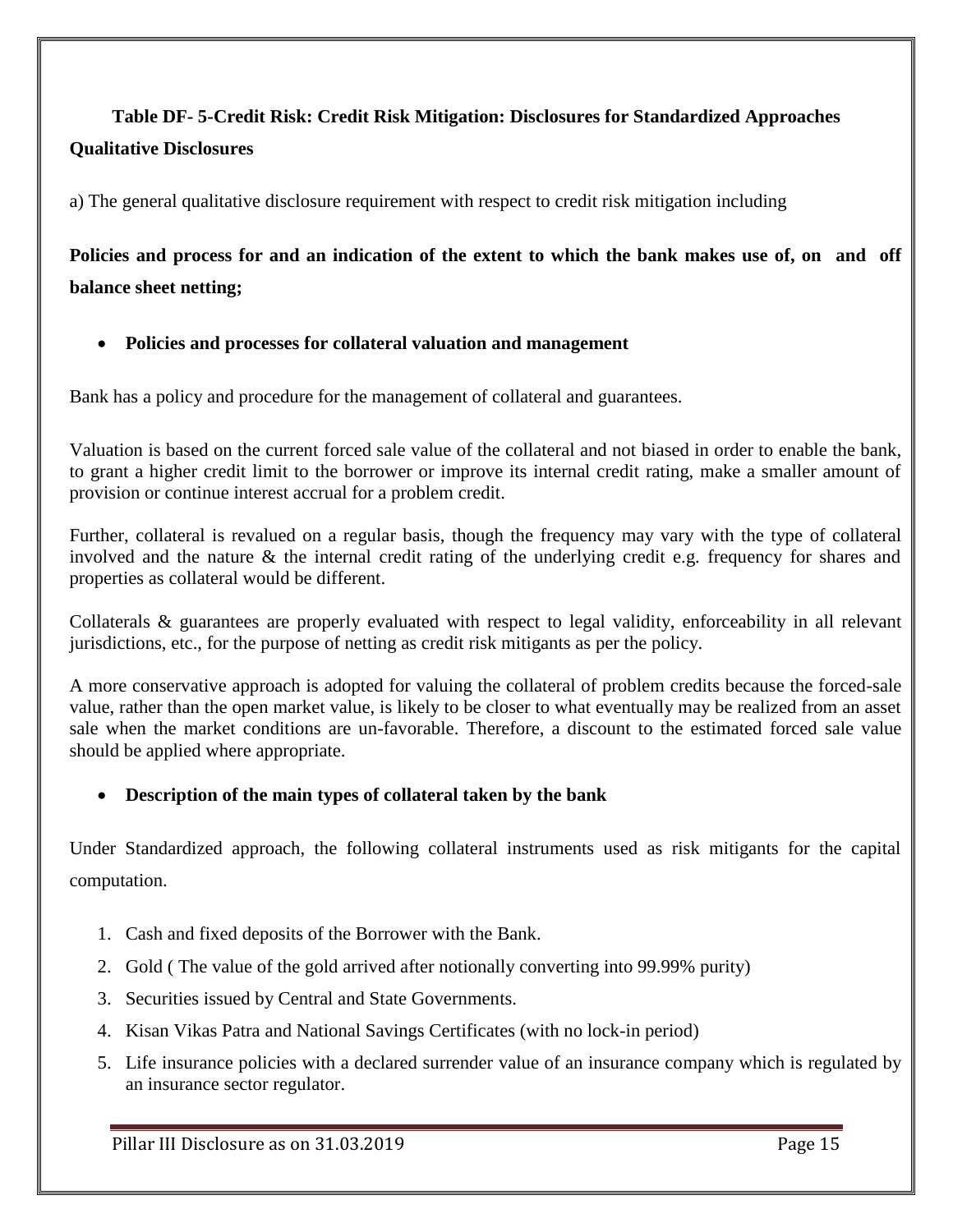- 6. Debt Securities issued by Public Sector Entities and other entities (including banks and other primary dealers) rated by chosen rating agency attracting 100% risk weight or lesser risk weight.( i.e. rated atleast BBB(-) or A3 for short-term debt instruments)
- 7. Debt Securities not rated by a chosen Credit Rating Agency in respect of which banks should be sufficiently confident about the market liquidity where these are
	- a) Issued by a bank
	- b) Listed on a recognized stock exchange,
	- c) Classified as senior debt and
	- d) all the rated issues of the same senior by the issuing bank are rated atleast BBB (-) or A3 by a chosen Credit Rating Agency.
	- e) The bank has no information to suggest that the issue justifies a rating below BBB (-) or A3 by a chosen Credit Rating Agency
- 8. Units of Mutual Funds regulated by the securities regulator of the jurisdiction of the Bank's operation and mutual funds where
	- a. A price for the units is publicly quoted daily i.e. where the daily NAV is available in public domain
	- b. Mutual fund is limited to investing in the permitted instruments listed.
- **Information about (market or credit ) risk concentrations within the mitigation taken**

Majority of the exposures are retail exposures and insulated with adequate liquid collateral by way of cash margin, KVP, fixed deposits, National Savings Certificate, Life Insurance Policies etc for reducing the capital buffer after applying applicable haircuts in the respective securities.

## **Quantitative Disclosures**

a) For each separately disclosed credit risk portfolio the total exposure (after, where applicable, on –or off balance sheet netting) that is covered by eligible financial collateral after the application of haircuts.

Credit Risk exposure covered by Eligible Financial Collaterals

## **(**` **in lakhs)**

| Type of Exposure         | <b>Notional Exposure</b><br>After CCF) | Eligible Financial<br>Collaterals | Net Exposure |
|--------------------------|----------------------------------------|-----------------------------------|--------------|
| <b>On Balance Sheet</b>  | 505534.12                              | 571104.08                         | $0.00\,$     |
| <b>Off Balance Sheet</b> | 97142.84                               | 29350.17                          | 67792.67     |
| <b>Total</b>             | 602676.96                              | 600454.25                         | 67792.67     |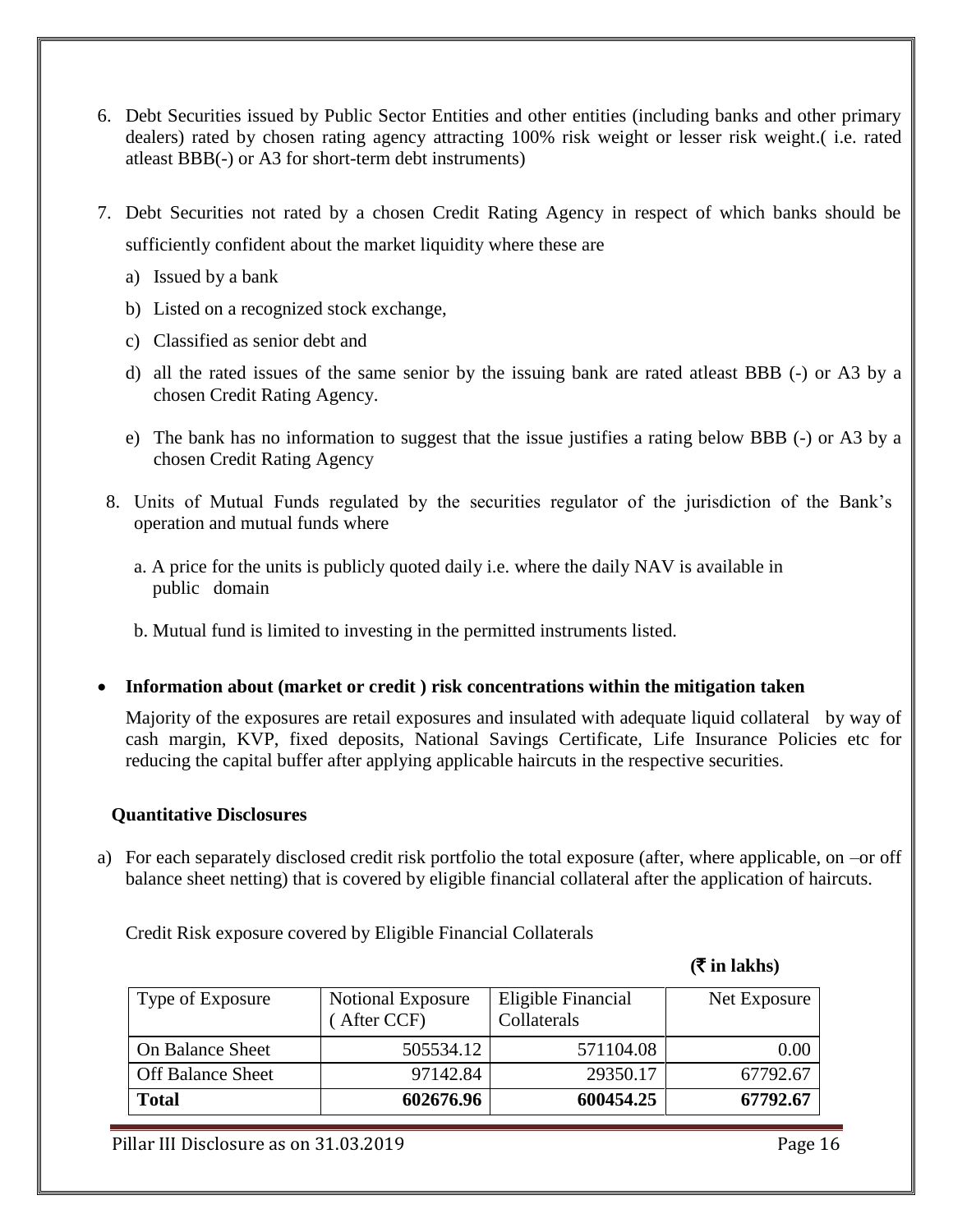b) For each separately disclosed portfolio the total exposure (after, where applicable, on- or off-balance sheet netting) that is covered by guarantees/credit derivatives (whenever specifically permitted by RBI)



# **Table DF-6**

# **Securitization Exposure - Disclosure for Standardized Approach**

## **Quantitative Disclosure – Banking Book**

Amount of Securitization Exposure (Purchased by Bank)  $\frac{1}{5}$  391824.12 lakhs

The securitized exposures in banking book are vehicle/Gold/ MFI Loans. The Risk weight of the counterparty varies based on the underlying Assets.

## **Table DF- 7**

## **Market risk in Trading Book**

### **Qualitative disclosures**

Approach for Computation of Capital charge for Market Risk

Standardized Duration Approach is used for calculating Capital charge for Market Risk. Components under Market risk are

- a) Specific Risk Capital Charge for market risk is computed based on risk weights prescribed by the regulator.
- b) General Market Risk is calculated for

Securities under HFT category Securities under AFS category Open foreign exchange position limits Trading Positions in Derivatives

The total Capital charge for market risk is equal to greater of Specific Capital charge plus General Market Risk Capital Charge or Alternative total capital charge.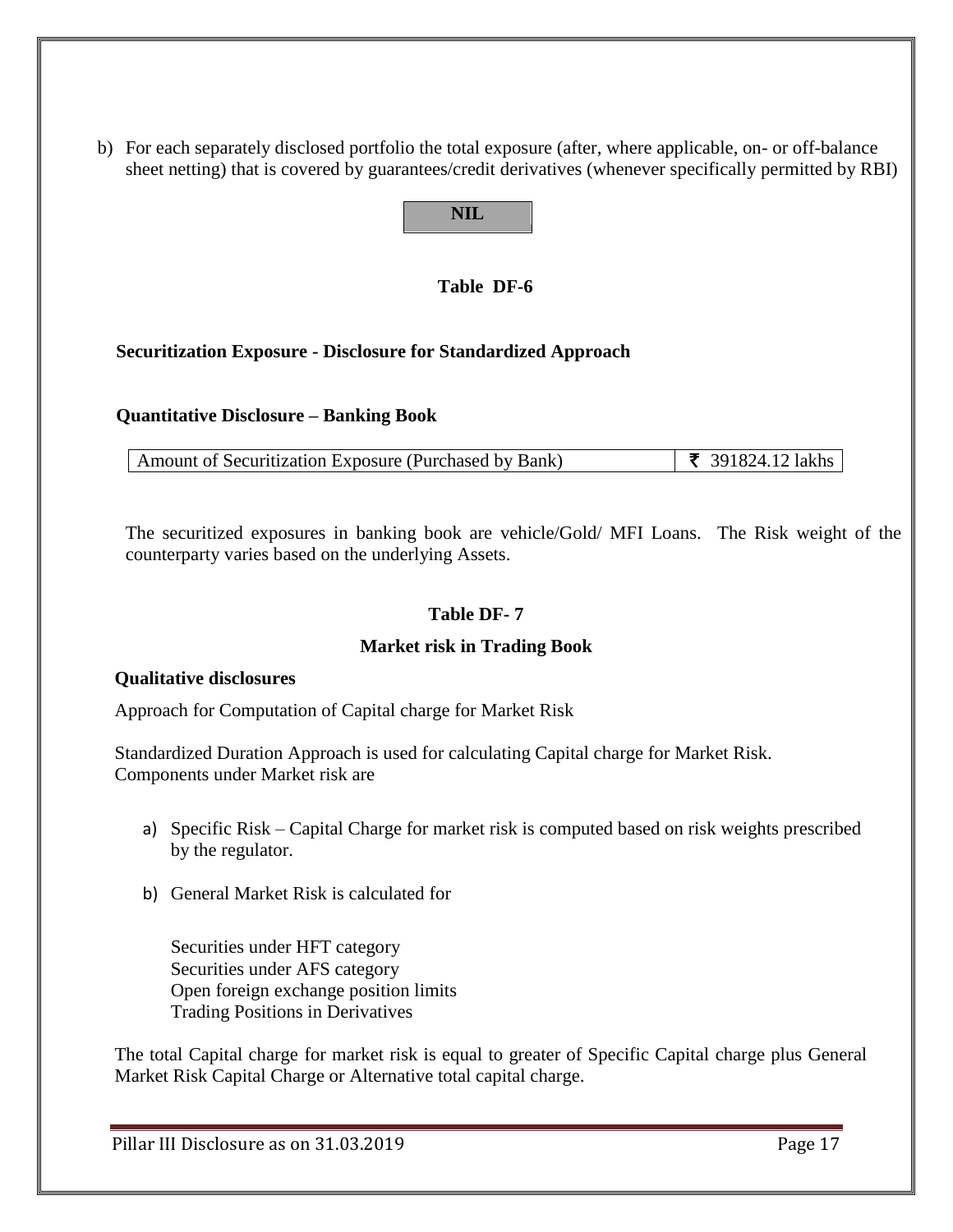# **Quantitative Disclosures**

- a) The capital requirements for:
	- Interest rate risk  $\overline{z}$  11461.36 lakhs
	- Equity position risk  $\bar{\tau}$  3592.09 lakhs
	- Foreign exchange risk  $\bar{\tau}$  1066.86 lakhs

## **Table DF- 8- Operational Risk**

The Bank has put in place comprehensive Operational Risk Management policy along with its frameworks (Risk & Control Self Assessment (RCSA), Key Risk Indicators (KRI) and Loss Data Management), Information System Security, Business Continuity and Disaster Recovery Management.

The Operational Risk Management Policy outlines the Organisation structure and covers the process of identification, assessment / measurement and control of various operational risks. Internal control mechanism is in place to control and minimize the operational risks. The Bank has since further strengthened the existing Operational risk framework by establishing sound governance committees at the Board level/ Senior Management level. Bank has designed and implemented the Operational risk Management Policy along with frameworks and processes for conducting Risk & Control Self assessment , Key risk indicators for monitoring certain key risks, Loss data management, Product /Change Management and Outsourcing of financial activities. A-part from these, bank is regularly conducting thematic studies and risk walk through based on internal/ external risk perception.

The bank has also in place policies related to Information Security/ Cyber Security/ Overall Business Continuity/ Outsourcing which lay down the path for effective Management of all sorts of risk in IT/ Non IT Environment.

## **Operational risk capital assessment:**

Capital charge for operational risk is computed as per the Basic Indicator Approach. The average of the gross income, as defined in the New Capital Adequacy Framework guidelines, for the previous 3 years i.e., FY16, FY17 & FY18 is considered for computing the capital charge. The required capital is  $\bar{\mathbf{\xi}}$  **20357.05** lakhs.

# **Table DF -9: Interest Rate Risk in the Banking Book (IRRBB)**

Interest Rate Risk in Banking Book (IRRBB) refers to the risk of loss in earnings and economic value of the Bank's Banking Book as a consequence of movement in interest rates. The Bank has significant portion of its assets and liabilities portfolio not marked to market and is carried on the books of the Bank at historical values. Thus, the economic value of such assets and liabilities is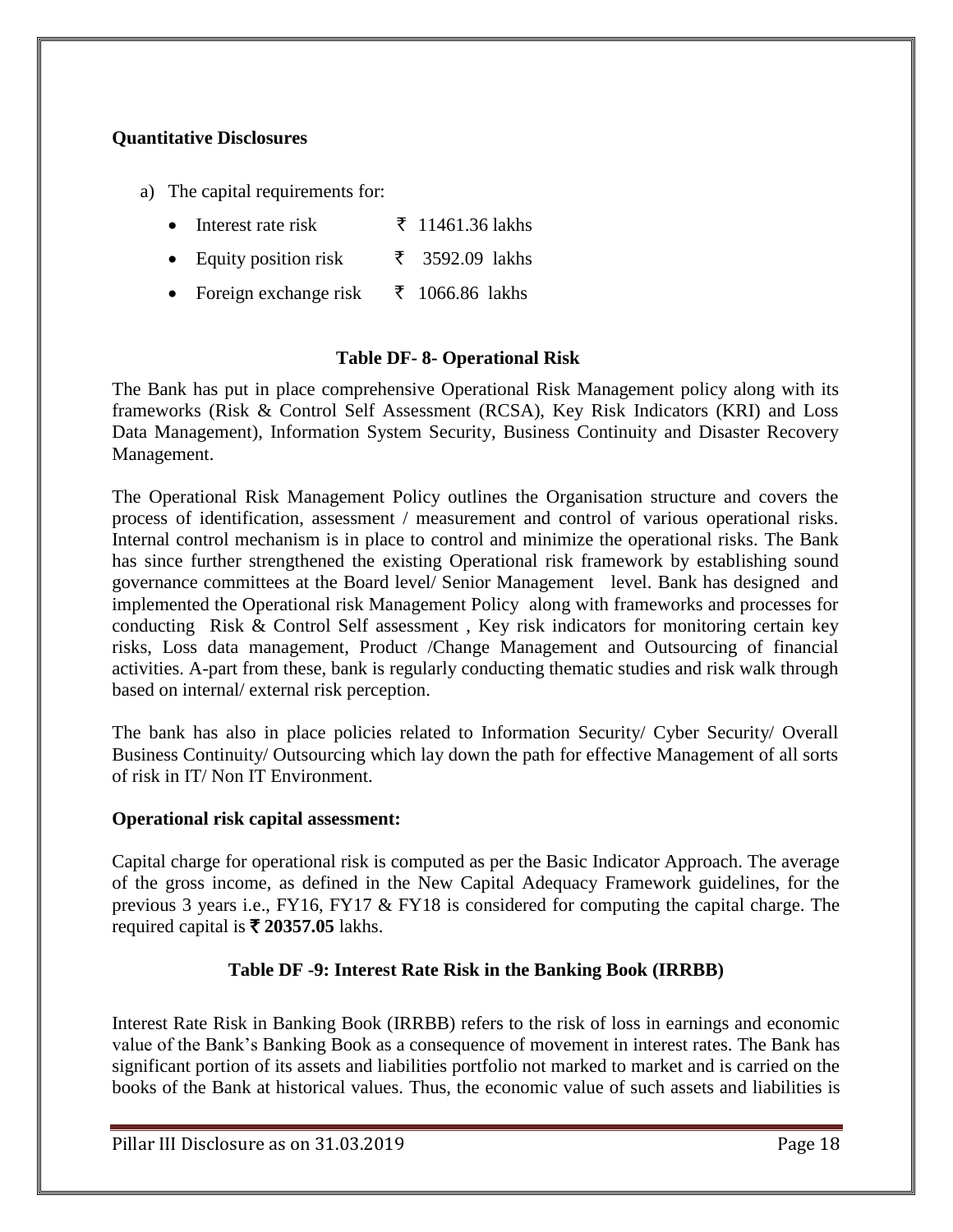generally not ascertained on a regular basis and can be a significant source of risk if the asset or liability is not held till maturity.

# **IRRBB Earnings Perspective**

The immediate impact of changes in interest rates in the market is on bank's earnings by changing the Net Interest Income (NII). The interest rate risk when viewed from this perspective is known as '**Earnings Perspective'**.

The asset liability profile up to 6 months is 'asset sensitive'. The positive mismatches in the near term time buckets (up to 6 months) will be beneficial to the bank if the interest rates increases in the economy.

# **Interest Rate Risk – Economic Value Perspective**

The long-term impact of changes in interest rates in the economy will be on bank's Market Value of Equity (**MVE**) since the economic value of the bank's assets, liabilities and off-balance sheet positions get affected due to variations in market interest rates.

Duration Gap Analysis (DGA) for IRR management is a simple approach to measure the volatility of market value of equity (MVE) in response to the changes in interest rates in the economy.

Since the modified duration of the liabilities are less compared to the modified duration of assets, there would be a fall in the equity value under major stress. In order to bring down the percentage of fall in market value of equity and earnings at risk under major stress, we have been mobilizing term deposits with longer tenure i.e., 3-5 years and over 5 years. As longer the tenure of liabilities, higher will be the modified duration.

The level of IRRBB (Earnings Perspective & Economic Value Perspective) is being measured and monitored on a quarterly basis aiming at managing it within the limit over a period and minimizes the impact of interest rate movement on near term profitability.

## **Quantitative Disclosures**

The impact is calculated for a parallel shift of 200 bps across all the time buckets. The fall of NII is at  $\bar{\tau}$  5713.43 lakhs and there would be increase of MVE by  $\bar{\tau}$  4538.29 lakhs.

## **Table DF-10:**

# **General Disclosure for Exposures related to Counterparty Credit Risk**

Counterparty exposures for other entities are assessed subject to exposure ceilings as per the policy of the bank. Capital for Counterparty Credit Risk exposure is assessed based on the Standardized approach.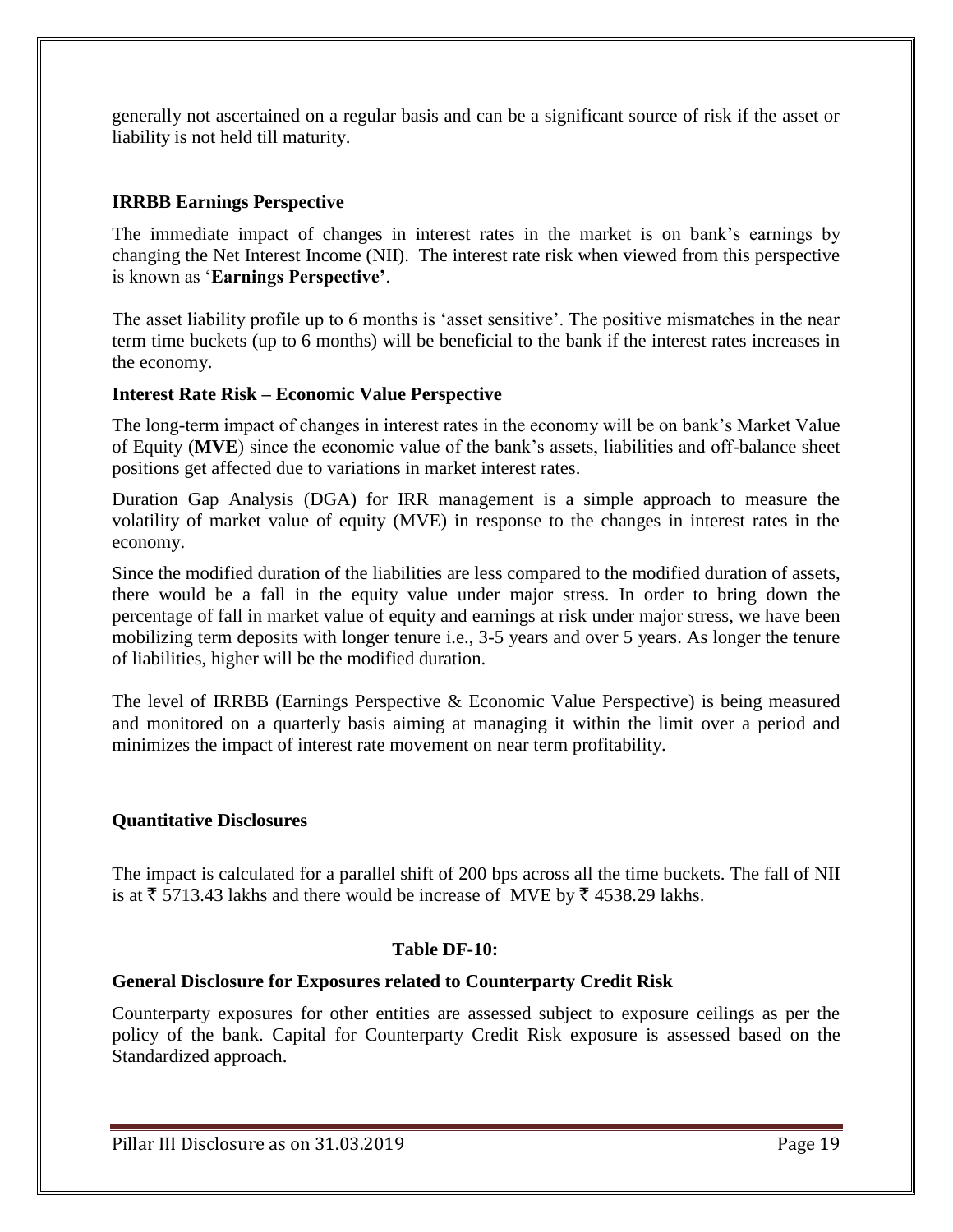Bank does not have bilateral netting. The Credit equivalent amount of the derivative exposure is assessed based on the Current Exposure method.

Credit Exposure as on 31.03.2019 **(** ` i**n lakhs)**

|                      | <b>Notional Amount</b> | <b>Gross Positive</b><br>fair value of<br>contracts | <b>Potential Future</b><br>Exposure | <b>Total Credit</b><br>Exposure |
|----------------------|------------------------|-----------------------------------------------------|-------------------------------------|---------------------------------|
| Forward<br>Contracts | 456776.63              | 11676.52                                            | 9264.23                             | 20940.75                        |
| Swaps                | 142510.00              | 2150.92                                             | 1425.10                             | 3576.02                         |

# **Table DF-11: Composition of Capital (**` **in lakhs)**

|                                                             | <b>Common Equity Tier 1 capital: instruments and reserves</b>                                            |            |  |
|-------------------------------------------------------------|----------------------------------------------------------------------------------------------------------|------------|--|
| $\mathbf{1}$                                                | Directly issued qualifying common share capital plus related stock<br>surplus (share premium)            | 221589.50  |  |
| $\overline{2}$                                              | Retained earnings                                                                                        | (44163.85) |  |
| 3                                                           | Accumulated other comprehensive income (and other reserves)                                              |            |  |
| 4                                                           | Directly issued capital subject to phase out from CET1 (only<br>applicable to non-joint stock companies) |            |  |
|                                                             | Public sector capital injections grandfathered until January 1,<br>2018                                  |            |  |
| 5                                                           | Common share capital issued by subsidiaries and held by third parties<br>(amount allowed in group CET1)  |            |  |
| 6                                                           | Common Equity Tier 1 capital before regulatory adjustments                                               | 177425.65  |  |
| <b>Common Equity Tier 1 capital: regulatory adjustments</b> |                                                                                                          |            |  |
| $\overline{7}$                                              | Prudential valuation adjustments                                                                         |            |  |
| 8                                                           | Goodwill (net of related tax liability)                                                                  |            |  |
| 9                                                           | Intangibles other than mortgage-servicing rights (net of related tax<br>liability)                       | 3795.97    |  |
| 10                                                          | Deferred tax assets                                                                                      | 23197.00   |  |
| 11                                                          | Cash-flow hedge reserve                                                                                  |            |  |
| 12                                                          | Shortfall of provisions to expected losses                                                               |            |  |
| 13                                                          | Securitisation gain on sale                                                                              |            |  |
| 14                                                          | Gains and losses due to changes in own credit risk on fair valued<br>liabilities                         |            |  |
| 15                                                          | Defined-benefit pension fund net assets                                                                  |            |  |

Pillar III Disclosure as on 31.03.2019 Pillar III Disclosure as on 31.03.2019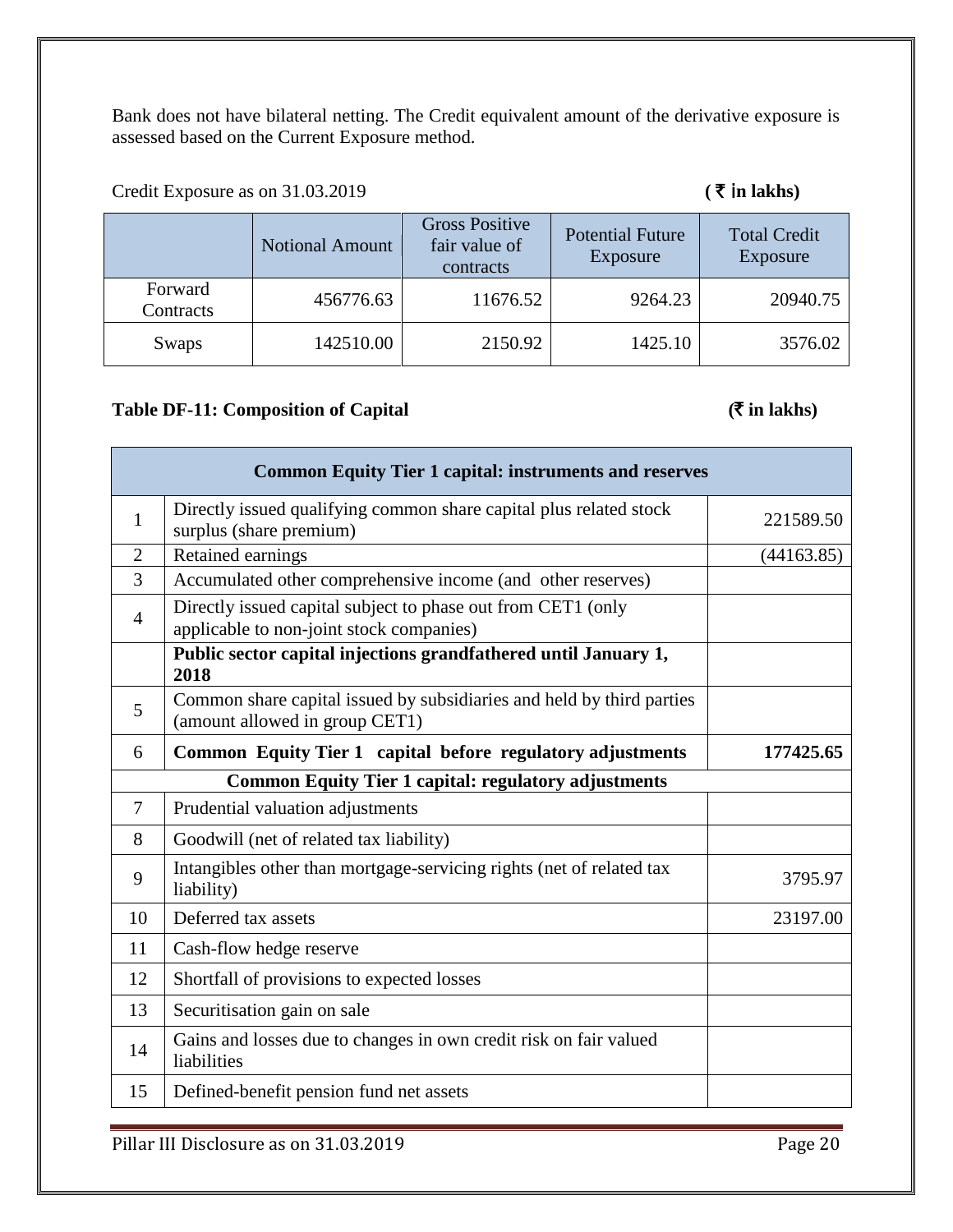| 16              | Investments in own shares (if not already netted off paid-in capital on                                                                                                                                                                                                      |           |
|-----------------|------------------------------------------------------------------------------------------------------------------------------------------------------------------------------------------------------------------------------------------------------------------------------|-----------|
| 17              | reported balance sheet)<br>Reciprocal cross-holdings in common equity                                                                                                                                                                                                        | 11.44     |
| 18              | Investments in the capital of banking, financial and insurance entities<br>that are outside the scope of regulatory consolidation, net of<br>eligible short positions, where the bank does not own more than 10%<br>of the issued share capital (amount above 10% threshold) |           |
| 19              | Significant investments in the common stock of banking, financial<br>and insurance entities that are outside the scope of regulatory<br>consolidation, net of eligible short positions (amount above 10%<br>threshold)                                                       |           |
| 20              | Mortgage servicing rights (amount above 10% threshold)                                                                                                                                                                                                                       |           |
| 21              | Deferred tax assets arising from temporary differences (amount<br>above 10% threshold, net of related tax liability)                                                                                                                                                         | 47715.88  |
| 22              | Amount exceeding the 15% threshold                                                                                                                                                                                                                                           |           |
| 23              | of which: significant investments in the common stock of financial<br>entities                                                                                                                                                                                               |           |
| 24              | of which: mortgage servicing rights                                                                                                                                                                                                                                          |           |
| 25              | of which: deferred tax assets arising from temporary differences                                                                                                                                                                                                             |           |
| 26              | National<br>specific<br>regulatory<br>adjustments<br>$(26a+26b+26c+26d)$                                                                                                                                                                                                     |           |
| 26a             | of which: Investments in the equity capital of the unconsolidated<br>insurance subsidiaries                                                                                                                                                                                  |           |
| 26 <sub>b</sub> | of which: Investments in the equity capital of unconsolidated non-<br>financial subsidiaries                                                                                                                                                                                 |           |
| 26c             | of which: Shortfall in the equity capital of majority owned financial<br>entities which have not been consolidated with the bank                                                                                                                                             |           |
| 26d             | of which: Unamortized pension funds expenditures                                                                                                                                                                                                                             |           |
|                 | Regulatory Adjustments Applied to Common Equity Tier 1 in respect<br>of Amounts Subject to Pre-Basel III Treatment                                                                                                                                                           |           |
|                 | of which: [INSERT TYPE OF ADJUSTMENT]                                                                                                                                                                                                                                        |           |
|                 | For example: filtering out of unrealized losses on AFS debt                                                                                                                                                                                                                  |           |
|                 | securities (not relevant in Indian context)                                                                                                                                                                                                                                  |           |
|                 | of which: [INSERT TYPE OF ADJUSTMENT]                                                                                                                                                                                                                                        |           |
|                 | of which: [INSERT TYPE OF ADJUSTMENT]                                                                                                                                                                                                                                        |           |
| 27              | Regulatory adjustments applied to Common Equity Tier 1 due to<br>insufficient Additional Tier 1 and Tier 2 to cover deductions                                                                                                                                               |           |
| 28              | Total regulatory adjustments to Common equity Tier 1                                                                                                                                                                                                                         | 74720.29  |
| 29              | <b>Common Equity Tier 1 capital (CET1)</b>                                                                                                                                                                                                                                   | 102705.37 |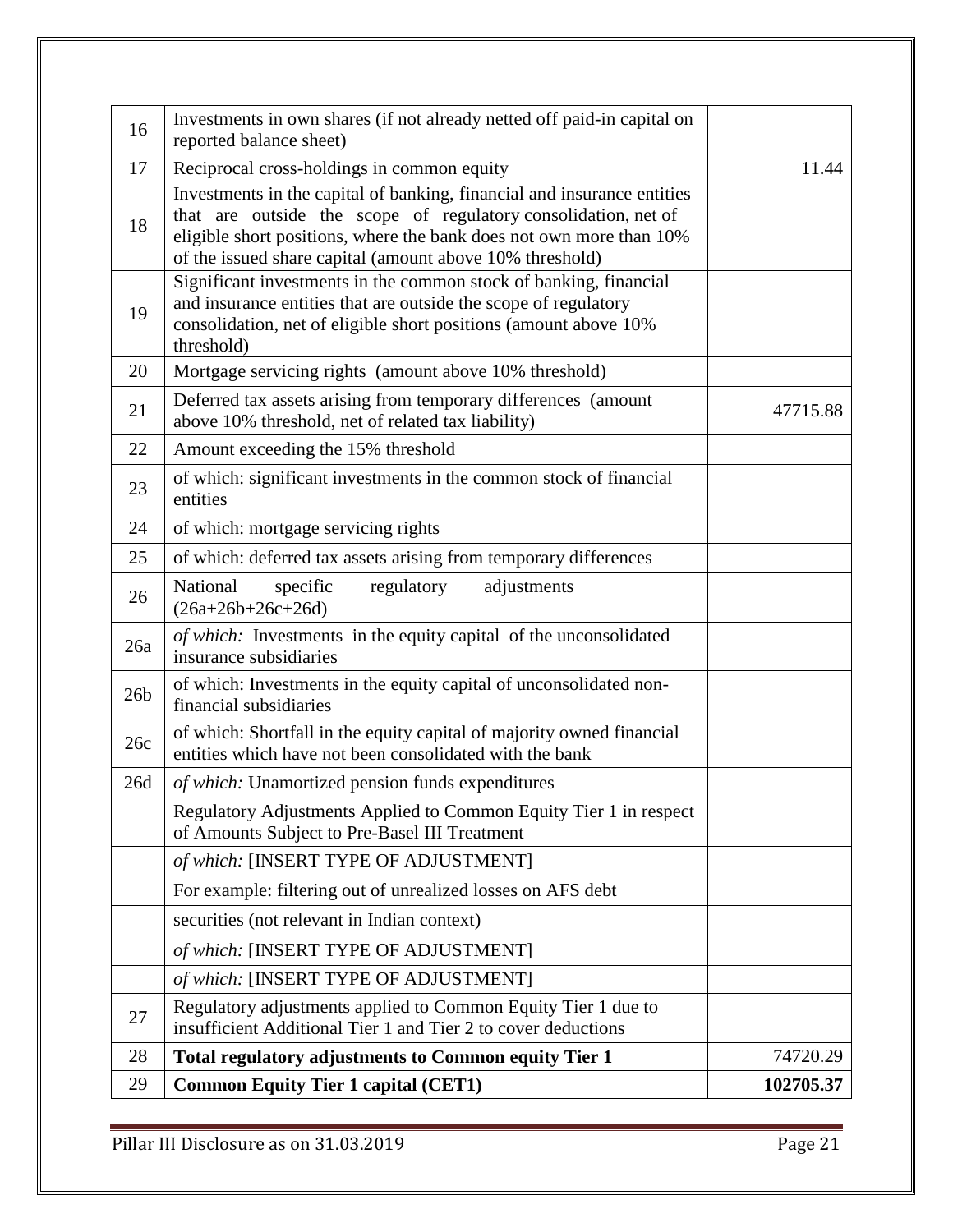|                 | <b>Additional Tier 1 Capital : Instruments</b>                                                                                                                                                                                                                                                       | 0.00 |
|-----------------|------------------------------------------------------------------------------------------------------------------------------------------------------------------------------------------------------------------------------------------------------------------------------------------------------|------|
| 30              | Directly issued qualifying Additional Tier 1 instruments plus related<br>stock surplus $(31+32)$                                                                                                                                                                                                     |      |
| 31              | of which: classified as equity under applicable accounting standards<br>(Perpetual Non-Cumulative Preference Shares)                                                                                                                                                                                 |      |
| 32              | of which: classified as liabilities under applicable accounting<br>standards (Perpetual debt Instruments)                                                                                                                                                                                            |      |
| 33              | Directly issued capital instruments subject to phase out from<br><b>Additional Tier 1</b>                                                                                                                                                                                                            |      |
| 34              | Additional Tier 1 instruments (and CET1 instruments not included in<br>row 5) issued by subsidiaries and held by third parties (amount<br>allowed in group AT1)                                                                                                                                      |      |
| 35              | of which: instruments issued by subsidiaries subject to phase out                                                                                                                                                                                                                                    |      |
| 36              | <b>Additional Tier 1 capital before regulatory adjustments</b>                                                                                                                                                                                                                                       |      |
|                 | <b>Additional Tier 1 Capital: regulatory adjustments</b>                                                                                                                                                                                                                                             |      |
| 37              | Investments in own Additional Tier 1 instruments                                                                                                                                                                                                                                                     |      |
| 38              | Reciprocal cross-holdings in Additional Tier 1 instruments                                                                                                                                                                                                                                           |      |
| 39              | Investments in the capital of banking, financial and insurance entities<br>that are outside the scope of regulatory consolidation, net of eligible<br>short positions, where the bank does not own more than 10% of the<br>issued common share capital of the entity (amount above 10%<br>threshold) |      |
| 40              | Significant investments in the capital of banking, financial and<br>insurance entities that are outside the scope of regulatory<br>consolidation (net of eligible short positions)                                                                                                                   |      |
| 41              | National specific regulatory adjustments (41a+41b)                                                                                                                                                                                                                                                   |      |
| 41a             | Investments in the Additional Tier 1 capital of unconsolidated<br>insurance subsidiaries                                                                                                                                                                                                             |      |
| 41 <sub>b</sub> | Shortfall in the Additional Tier 1 capital of majority owned financial<br>entities which have not been consolidated with the bank                                                                                                                                                                    |      |
|                 | Regulatory Adjustments Applied to Additional Tier 1 in respect of<br>Amounts Subject to Pre-Basel III Treatment                                                                                                                                                                                      |      |
|                 | of which: [INSERT TYPE OF ADJUSTMENT e.g. DTAs]                                                                                                                                                                                                                                                      |      |
|                 | of which: [INSERT TYPE OF ADJUSTMENT e.g. existing<br>adjustments which are deducted from Tier 1 at 50%]                                                                                                                                                                                             |      |
|                 | of which: [INSERT TYPE OF ADJUSTMENT]                                                                                                                                                                                                                                                                |      |
| 42              | Regulatory adjustments applied to Additional Tier 1 due to<br>insufficient Tier 2 to cover deductions                                                                                                                                                                                                |      |
| 43              | <b>Total regulatory adjustments to Additional Tier 1 capital</b>                                                                                                                                                                                                                                     |      |
| 44              | <b>Additional Tier 1 Capital (AT1)</b>                                                                                                                                                                                                                                                               |      |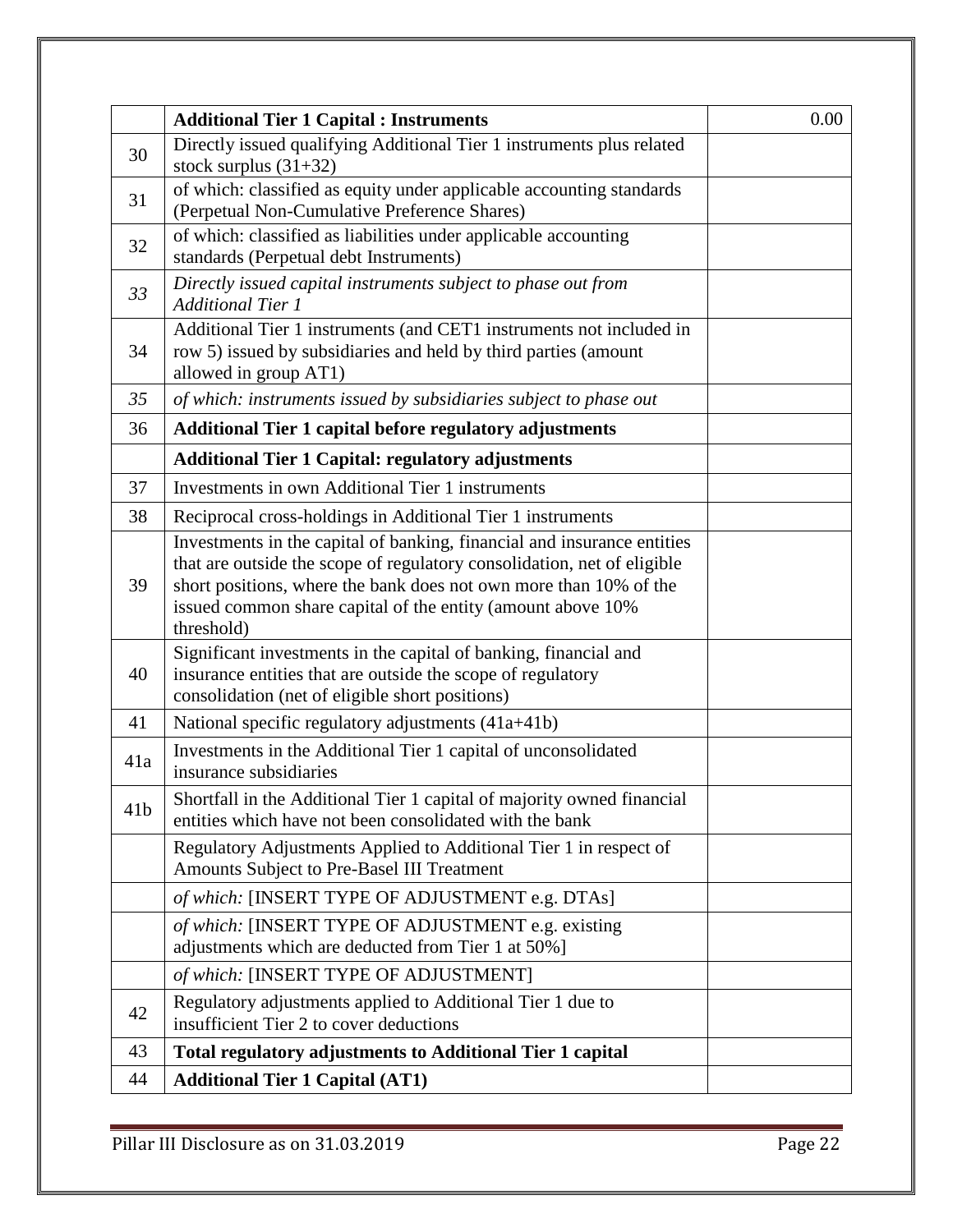| 44a | Additional Tier 1 capital reckoned for capital adequacy                                                                                                                                                                                                                                                  |           |
|-----|----------------------------------------------------------------------------------------------------------------------------------------------------------------------------------------------------------------------------------------------------------------------------------------------------------|-----------|
| 45  | Tier 1 capital (T1 = CET1 + AT1) $(29 + 44a)$                                                                                                                                                                                                                                                            | 102705.37 |
|     | <b>Tier 2 Capital : Instruments and provisions</b>                                                                                                                                                                                                                                                       |           |
| 46  | Directly issued qualifying Tier 2 instruments plus related stock<br>surplus                                                                                                                                                                                                                              | 30710.00  |
| 47  | Directly issued capital instruments subject to phase out from Tier 2                                                                                                                                                                                                                                     |           |
| 48  | Tier 2 instruments (and CET1 and AT1 instruments not included in<br>rows 5 or 34) issued by subsidiaries and held by third parties (amount<br>allowed in group Tier 2)                                                                                                                                   |           |
| 49  | of which: instruments issued by subsidiaries subject to phase out                                                                                                                                                                                                                                        |           |
| 50  | Provisions                                                                                                                                                                                                                                                                                               | 10130.16  |
| 51  | Tier 2 capital before regulatory adjustments                                                                                                                                                                                                                                                             | 40840.16  |
|     | <b>Tier 2 Capital : regulatory adjustments</b>                                                                                                                                                                                                                                                           |           |
| 52  | Investments in own Tier 2 instruments                                                                                                                                                                                                                                                                    |           |
| 53  | Reciprocal cross-holdings in Tier 2 instruments                                                                                                                                                                                                                                                          | 1000.00   |
| 54  | Investments in the capital of banking, financial and insurance entities<br>that are outside the scope of regulatory consolidation, net of eligible<br>short positions, where the bank does not own more than 10% of the<br>issued common share capital of the entity (amount above the 10%<br>threshold) |           |
| 55  | Significant investments <sup>13</sup> in the capital banking, financial and<br>insurance entities that are outside the scope of regulatory<br>consolidation (net of eligible short positions)                                                                                                            |           |
| 56  | National specific regulatory adjustments (56a+56b)                                                                                                                                                                                                                                                       |           |
| 56a | of which: Investments in the Tier 2 capital of unconsolidated<br>subsidiaries                                                                                                                                                                                                                            |           |
| 56b | of which: Shortfall in the Tier 2 capital of majority owned financial<br>entities which have not been consolidated with the bank                                                                                                                                                                         |           |
|     | Regulatory Adjustments Applied To Tier 2 in respect of Amounts<br>Subject to Pre-Basel III Treatment                                                                                                                                                                                                     |           |
|     | of which: [INSERT TYPE OF ADJUSTMENT e.g. existing<br>adjustments which are deducted from Tier 2 at 50%]                                                                                                                                                                                                 |           |
|     | of which: [INSERT TYPE OF ADJUSTMENT                                                                                                                                                                                                                                                                     |           |
| 57  | Total regulatory adjustments to Tier 2 capital                                                                                                                                                                                                                                                           | 1000.00   |
| 58  | Tier 2 capital $(T2)$                                                                                                                                                                                                                                                                                    | 39840.16  |
| 58a | Tier 2 capital reckoned for capital adequacy                                                                                                                                                                                                                                                             | 35913.42  |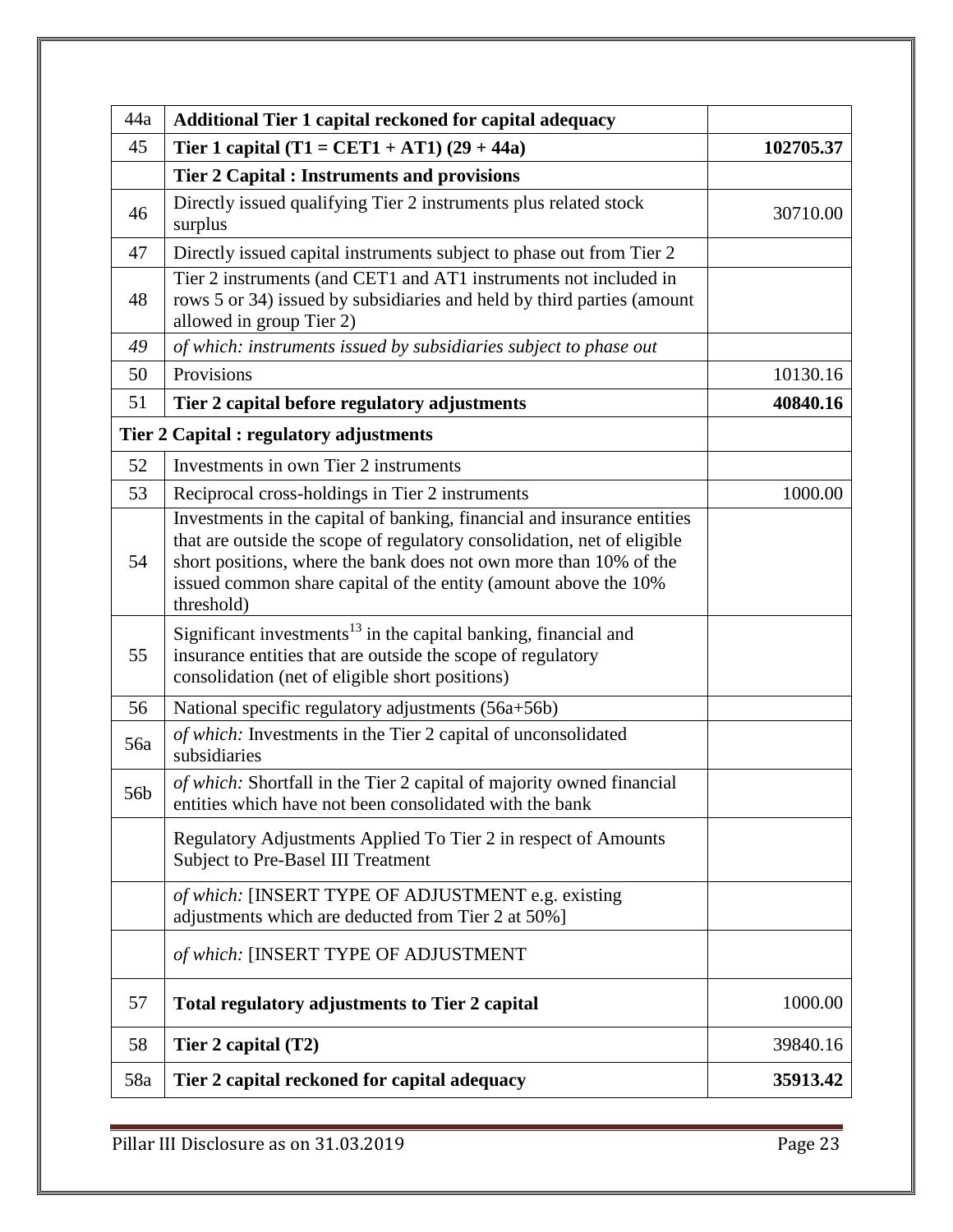| 58b             | <b>Excess Additional Tier 1 capital reckoned as Tier 2 capital</b>                                                                                                                            | 0.00       |
|-----------------|-----------------------------------------------------------------------------------------------------------------------------------------------------------------------------------------------|------------|
| 58c             | Total Tier 2 capital admissible for capital adequacy (58a+58b)                                                                                                                                | 35913.42   |
| 59              | Total capital $(TC=T1+T2)$ (45+58C)                                                                                                                                                           | 138618.79  |
|                 | Risk Weighted Assets in respect of Amounts Subject to Pre-Basel III<br>Treatment                                                                                                              |            |
|                 | of which: [INSERT TYPE OF ADJUSTMENT]                                                                                                                                                         |            |
|                 | of which:                                                                                                                                                                                     |            |
| 60              | Total risk weighted assets (60a+60b+60c)                                                                                                                                                      | 1795670.93 |
| 60a             | of which: total credit risk weighted assets                                                                                                                                                   | 1460246.93 |
| 60 <sub>b</sub> | of which: total market risk weighted assets                                                                                                                                                   | 148232.75  |
| 60c             | of which: total operational risk weighted assets                                                                                                                                              | 187191.25  |
|                 | <b>Capital ratios</b>                                                                                                                                                                         |            |
| 61              | Common Equity Tier 1 (as a percentage of risk weighted assets)                                                                                                                                | 5.72%      |
| 62              | Tier 1 (as a percentage of risk weighted assets)                                                                                                                                              | 5.72%      |
| 63              | Total capital (as a percentage of risk weighted assets)                                                                                                                                       | 7.72%      |
| 64              | Institution specific buffer requirement (minimum CET1 requirement<br>plus capital conservation and countercyclical buffer requirements,<br>expressed as a percentage of risk weighted assets) | 7.375%     |
| 65              | of which: capital conservation buffer requirement                                                                                                                                             | 1.875%     |
| 66              | of which: bank specific countercyclical buffer requirement                                                                                                                                    | <b>NA</b>  |
| 67              | of which: G-SIB buffer requirement                                                                                                                                                            | <b>NA</b>  |
| 68              | Common Equity Tier 1 available to meet buffers (as a percentage of<br>risk weighted Assets) (Including point no.65 of above)                                                                  | 1.875%     |
|                 | National minima (if different from Basel III)                                                                                                                                                 |            |
| 69              | National Common Equity Tier 1 minimum ratio (if different from<br>Basel III minimum)                                                                                                          | 5.50%      |
| 70              | National Tier 1 minimum ratio (if different from Basel III minimum)                                                                                                                           | 7.00%      |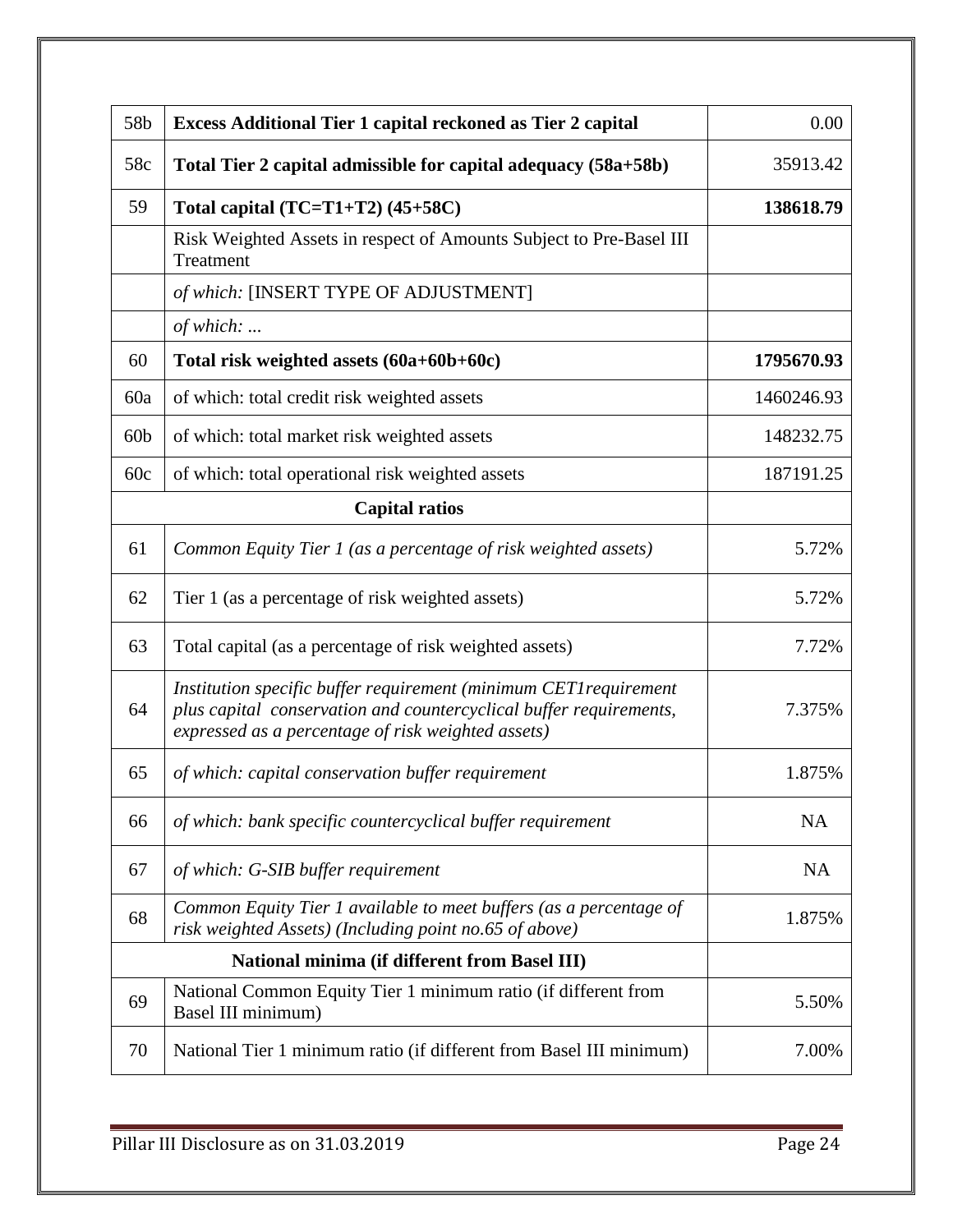| 71 | National total capital minimum ratio (if different from Basel III<br>minimum)                                                                   | 9.00%    |  |  |  |
|----|-------------------------------------------------------------------------------------------------------------------------------------------------|----------|--|--|--|
|    | Amounts below the thresholds for deduction (before risk weighting)                                                                              |          |  |  |  |
| 72 | Non-significant investments in the capital of other financial entities                                                                          |          |  |  |  |
| 73 | Significant investments in the common stock of financial entities                                                                               |          |  |  |  |
| 74 | Mortgage servicing rights (net of related tax liability)                                                                                        |          |  |  |  |
| 75 | Deferred tax assets arising from temporary differences (net of related<br>tax liability)                                                        |          |  |  |  |
|    | Applicable caps on the inclusion of provisions in Tier 2                                                                                        |          |  |  |  |
| 76 | Provisions eligible for inclusion in Tier 2 in respect of exposures<br>subject to standardized approach (prior to application of cap)           | 10130.16 |  |  |  |
| 77 | Cap on inclusion of provisions in Tier 2 under standardized approach                                                                            | 18253.09 |  |  |  |
| 78 | Provisions eligible for inclusion in Tier 2 in respect of exposures<br>subject to internal ratings-based approach (prior to application of cap) |          |  |  |  |
| 79 | Cap for inclusion of provisions in Tier 2 under internal ratings-based<br>approach                                                              |          |  |  |  |
|    | Capital instruments subject to phase-out arrangements (only applicable<br>between March 31, 2017 and March 31, 2022)                            |          |  |  |  |
| 80 | Current cap on CET1 instruments subject to phase out arrangements                                                                               |          |  |  |  |
| 81 | Amount excluded from CET1 due to cap (excess over cap after<br>redemptions and maturities)                                                      |          |  |  |  |
| 82 | Current cap on AT1 instruments subject to phase out arrangements                                                                                |          |  |  |  |
| 83 | Amount excluded from AT1 due to cap (excess over cap after<br>redemptions and maturities                                                        |          |  |  |  |
| 84 | Current cap on T2 instruments subject to phase out arrangements                                                                                 |          |  |  |  |
| 85 | Amount excluded from T2 due to cap (excess over cap after<br>redemptions and maturities)                                                        |          |  |  |  |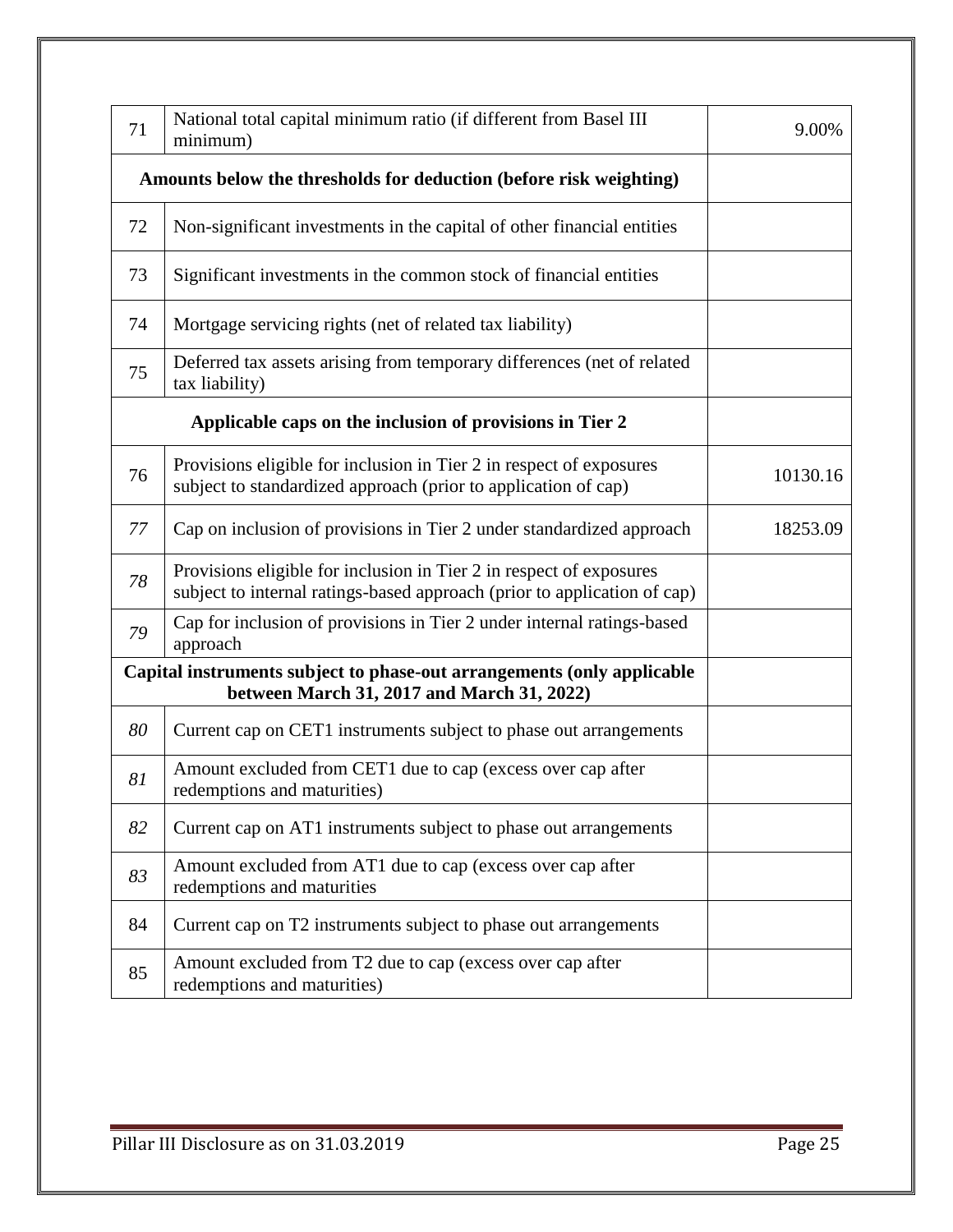# **Notes to the Template**

| Row No.         |                                                                                                                                                                                                           |                      |
|-----------------|-----------------------------------------------------------------------------------------------------------------------------------------------------------------------------------------------------------|----------------------|
| of the          | Particular                                                                                                                                                                                                | $(\bar{z}$ in lakhs) |
| template        |                                                                                                                                                                                                           |                      |
| 10              | Deferred tax assets associated with accumulated losses                                                                                                                                                    |                      |
|                 | Deferred tax assets (excluding those associated with accumulated                                                                                                                                          |                      |
|                 | losses) net of Deferred tax liability                                                                                                                                                                     |                      |
|                 | Total as indicated in row 10                                                                                                                                                                              |                      |
|                 | If investments in insurance subsidiaries are not deducted fully from                                                                                                                                      |                      |
| 19              | capital and instead considered under 10% threshold for deduction, the                                                                                                                                     |                      |
|                 | resultant increase in the capital of bank                                                                                                                                                                 |                      |
|                 | of which: Increase in Common Equity Tier I Capital                                                                                                                                                        |                      |
|                 | of which: Increase in Additional Tier I Capital                                                                                                                                                           |                      |
|                 | of which: Increase in Tier 2 Capital                                                                                                                                                                      |                      |
| 26 <sub>b</sub> | If investments in the equity capital of unconsolidated non-financial                                                                                                                                      |                      |
|                 | subsidiaries are not deducted and hence, risk weighted then:                                                                                                                                              |                      |
|                 | (i) Increase in Common Equity Tier I Capital                                                                                                                                                              |                      |
|                 | (ii) Increase in risk weighted assets                                                                                                                                                                     |                      |
| 44a             | Excess Additional Tier I capital not reckoned for capital adequacy<br>(difference between Additional Tier I capital as reported in row 44 and<br>admissible Additional Tier I capital as reported in 44a) |                      |
|                 | of which: Excess Additional Tier I capital which is considered as Tier                                                                                                                                    |                      |
|                 | 2 capital under row 58b                                                                                                                                                                                   |                      |
| 50              | Eligible Provisions included in Tier 2 capital                                                                                                                                                            | 10130.16             |
|                 | Eligible Revaluation Reserves included in Tier 2 capital                                                                                                                                                  | 0.00                 |
|                 | Total of row 50                                                                                                                                                                                           | 10130.16             |
| 58a             | Excess Tier 2 capital not reckoned for capital adequacy (difference)<br>between Tier 2 capital as reported in row 58 and T2 as reported in 58a)                                                           |                      |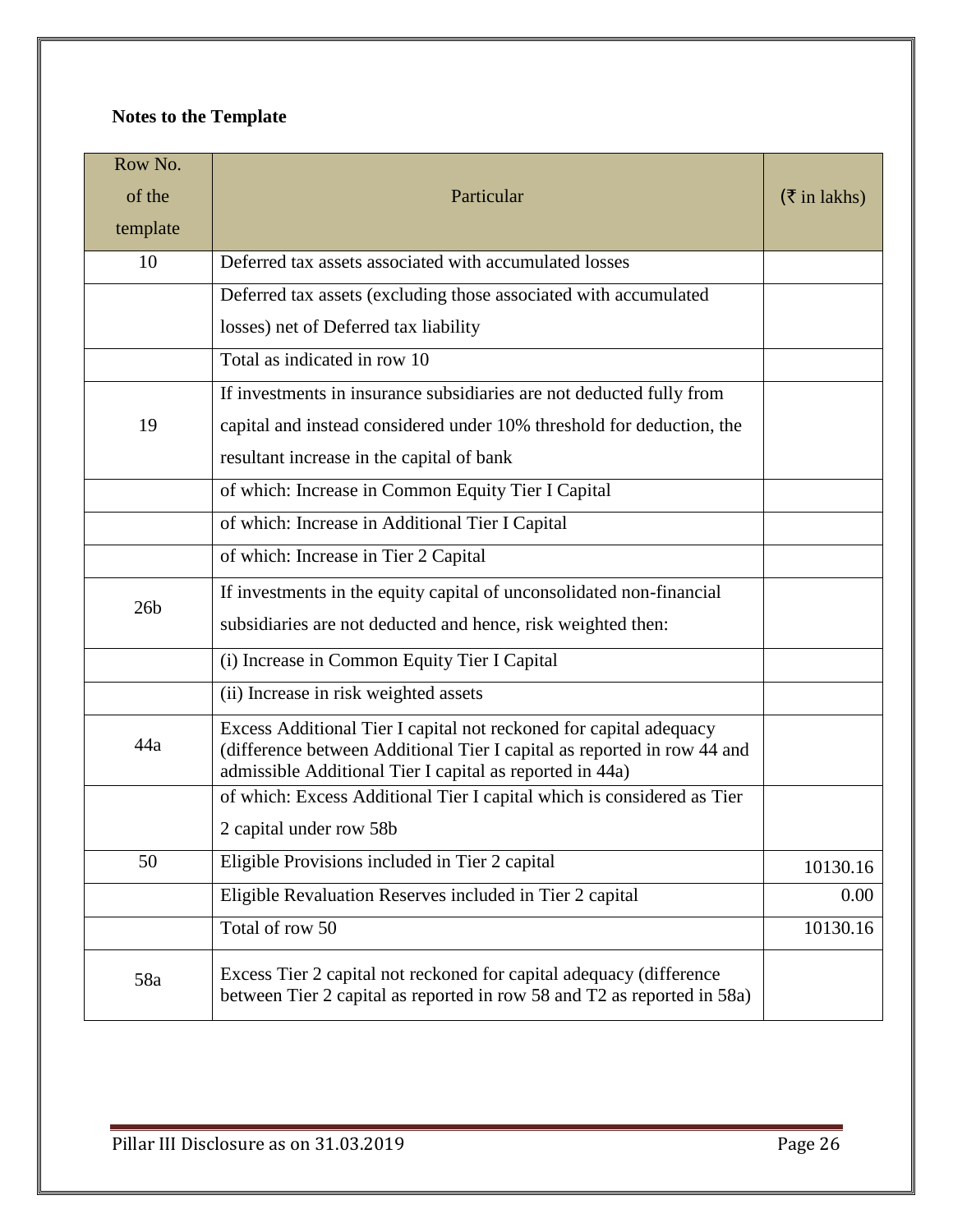| S.No           | <b>Disclosure template for main</b><br>features of regulatory capital<br><b>instruments</b> | <b>Equity Shares</b>                                                                                             | <b>Series - VII (B)</b>                                                                                                               | <b>Series - VIII</b>                                                                                                                | <b>Series - IX</b>                                                                                                                | <b>Series -X</b>                                                                                                                  |
|----------------|---------------------------------------------------------------------------------------------|------------------------------------------------------------------------------------------------------------------|---------------------------------------------------------------------------------------------------------------------------------------|-------------------------------------------------------------------------------------------------------------------------------------|-----------------------------------------------------------------------------------------------------------------------------------|-----------------------------------------------------------------------------------------------------------------------------------|
| $\mathbf{1}$   | <b>Issuer</b>                                                                               | <b>LVB</b>                                                                                                       | <b>LVB</b>                                                                                                                            | <b>LVB</b>                                                                                                                          | <b>LVB</b>                                                                                                                        | <b>LVB</b>                                                                                                                        |
| $\overline{2}$ | Unique identifier (e.g. CUSIP, ISIN<br>or Bloomberg identifier for private<br>placement)    | INE694C01018                                                                                                     | INE694C08047                                                                                                                          | INE694C08054                                                                                                                        | INE694C08062                                                                                                                      | INE694C08070                                                                                                                      |
| 3              | Governing $law(s)$ of the instrument                                                        | Companies Act,<br><b>SEBI</b> Regulations,<br>RBI Guidelines,<br>and other related<br>rules regulations<br>etc., | RBI Guidelines,<br><b>SEBI</b><br>Regulations,<br><b>Companies Act</b><br>and other related<br>rules regulations<br>etc.,             | RBI Guidelines,<br><b>SEBI</b><br>Regulations,<br><b>Companies Act</b><br>and other related<br>rules regulations<br>etc.,           | RBI Guidelines,<br><b>SEBI</b><br>Regulations,<br><b>Companies Act</b><br>and other related<br>rules regulations<br>etc.,         | RBI Guidelines,<br><b>SEBI</b><br>Regulations,<br><b>Companies Act</b><br>and other related<br>rules regulations<br>etc.,         |
|                | <b>Regulatory treatment</b>                                                                 |                                                                                                                  |                                                                                                                                       |                                                                                                                                     |                                                                                                                                   |                                                                                                                                   |
| $\overline{4}$ | <b>Transitional Basel III rules</b>                                                         | <b>Common Equity</b><br>Tier - I                                                                                 | Tier - II                                                                                                                             | Tier - II                                                                                                                           | Tier - II                                                                                                                         | Tier - II                                                                                                                         |
| 5              | Post-transitional Basel III rules                                                           | <b>Common Equity</b><br>Tier - I                                                                                 | Eligible                                                                                                                              | Eligible                                                                                                                            | Eligible                                                                                                                          | Eligible                                                                                                                          |
| 6              | Eligible at solo/group/ group $\&$ solo                                                     | Solo                                                                                                             | Solo                                                                                                                                  | Solo                                                                                                                                | Solo                                                                                                                              | Solo                                                                                                                              |
| $\overline{7}$ | Instrument type                                                                             | <b>Common Shares</b>                                                                                             | Unsecured<br>Redeemable Non<br>Convertible<br>Subordinated (<br>Tier-II) Bonds<br>in the nature of<br>Debentures (<br>Bonds) Series - | Unsecured Non<br>Convertible<br>Redeemable<br><b>Basel III</b><br>Compliant (<br>Tier-II) Bonds<br>in the nature of<br>Debentures ( | Unsecured Non<br>Convertible<br>Redeemable<br><b>Basel III</b><br>Compliant (<br>Tier-II) Bonds<br>in the nature of<br>Debentures | Unsecured Non<br>Convertible<br>Redeemable<br><b>Basel III</b><br>Compliant (Tier-<br>II) Bonds in the<br>nature of<br>Debentures |

# **Table DF-13: Main Features of Regulatory Capital Instruments**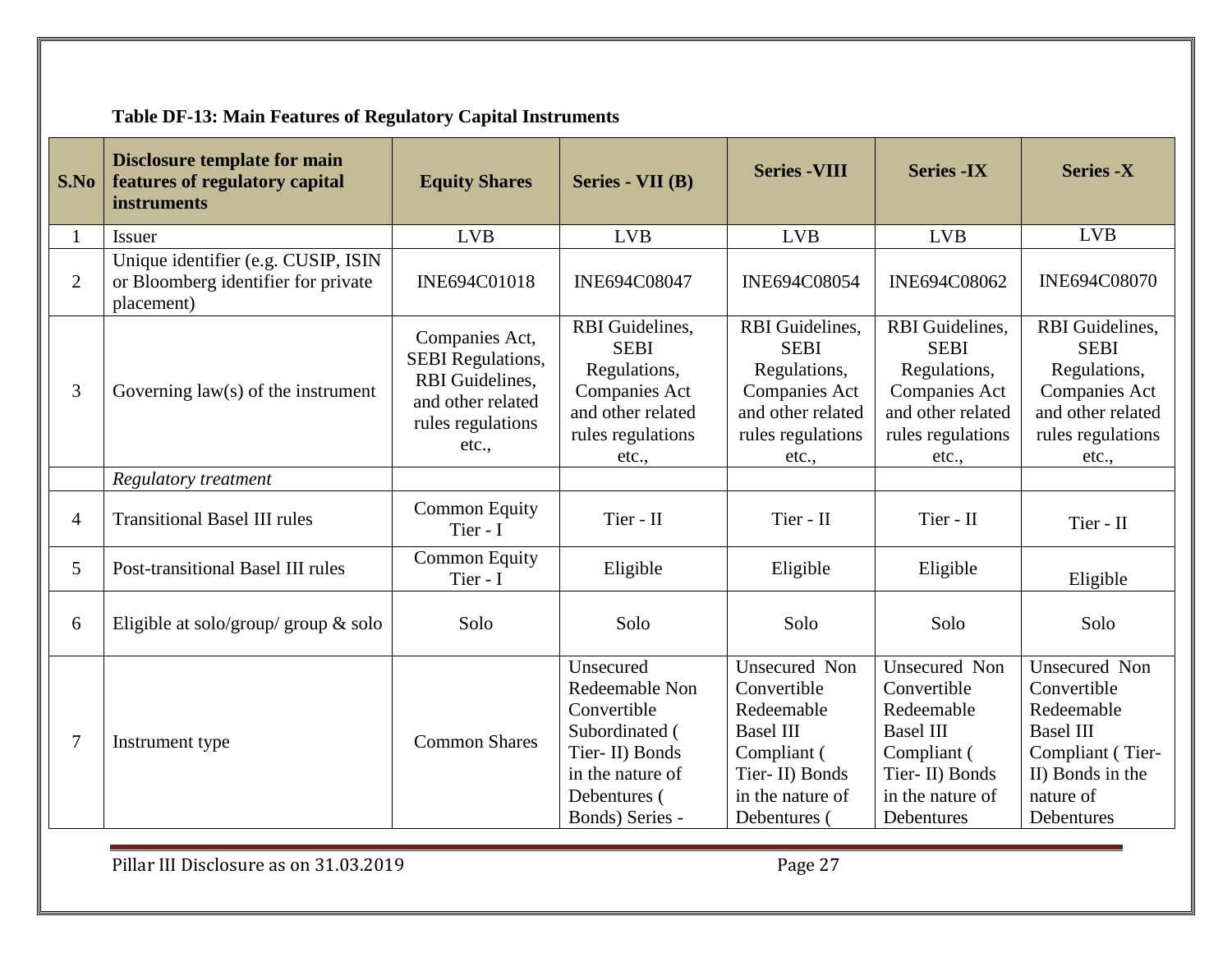|    |                                                                     |                               | $VII - Option - B$                                                                                                                               | Bonds) Series -<br><b>VIII</b>                                                                                                                   | (Bonds) Series -<br>IX                                                                                                                           | (Bonds) Series -<br>X                                                                                                                            |
|----|---------------------------------------------------------------------|-------------------------------|--------------------------------------------------------------------------------------------------------------------------------------------------|--------------------------------------------------------------------------------------------------------------------------------------------------|--------------------------------------------------------------------------------------------------------------------------------------------------|--------------------------------------------------------------------------------------------------------------------------------------------------|
| 8  | Amount recognized in regulatory<br>capital ( $\bar{\tau}$ in lakhs) | 31990.32                      | 452.00                                                                                                                                           | 6248.00                                                                                                                                          | 14010.00                                                                                                                                         | 10000.00                                                                                                                                         |
| 9  | ( ₹)<br>Par value of instrument<br>in lakhs)                        | ₹ 10 per share                | 10.00                                                                                                                                            | 10.00                                                                                                                                            | 5.00                                                                                                                                             | 5.00                                                                                                                                             |
| 10 | Accounting classification                                           | <b>Shareholders</b><br>Equity | Liability                                                                                                                                        | Liability                                                                                                                                        | Liability                                                                                                                                        | Liability                                                                                                                                        |
| 11 | Original date of issuance                                           | <b>Various Dates</b>          | 10.02.2012                                                                                                                                       | 24.03.2014                                                                                                                                       | 30.09.2015                                                                                                                                       | 09.06.2017                                                                                                                                       |
| 12 | Perpetual or dated                                                  | Perpetual                     | Dated                                                                                                                                            | Dated                                                                                                                                            | Dated                                                                                                                                            | Dated                                                                                                                                            |
| 13 | Original maturity date                                              | No Maturity                   | 10.02.2022                                                                                                                                       | 24.03.2024                                                                                                                                       | 30.09.2025                                                                                                                                       | 09.06.2024                                                                                                                                       |
| 14 | Issuer call subject to prior<br>supervisory approval                | N <sub>o</sub>                |                                                                                                                                                  |                                                                                                                                                  |                                                                                                                                                  |                                                                                                                                                  |
| 15 | Optional call date, contingent call<br>dates and redemption amount  | <b>NA</b>                     | The bank has not<br>reserved any call<br>option to redeem<br>these bonds prior<br>to their maturity.<br>These bonds are<br>redeemable at<br>par. | The bank has not<br>reserved any call<br>option to redeem<br>these bonds prior<br>to their maturity.<br>These bonds are<br>redeemable at<br>par. | The bank has not<br>reserved any call<br>option to redeem<br>these bonds prior<br>to their maturity.<br>These bonds are<br>redeemable at<br>par. | The bank has not<br>reserved any call<br>option to redeem<br>these bonds prior<br>to their maturity.<br>These bonds are<br>redeemable at<br>par. |
| 16 | Subsequent call dates, if applicable                                | $\blacksquare$                |                                                                                                                                                  |                                                                                                                                                  |                                                                                                                                                  |                                                                                                                                                  |
|    | Coupons / dividends                                                 |                               |                                                                                                                                                  |                                                                                                                                                  |                                                                                                                                                  |                                                                                                                                                  |
| 17 | Fixed or floating dividend/coupon                                   |                               | Fixed                                                                                                                                            | Fixed                                                                                                                                            | Fixed                                                                                                                                            | Fixed                                                                                                                                            |
| 18 | Coupon rate and any related index                                   |                               | 11.40%                                                                                                                                           | 11.80%                                                                                                                                           | 11.50%                                                                                                                                           | 10.70%                                                                                                                                           |
| 19 | Existence of a dividend stopper                                     | <b>NA</b>                     | N <sub>o</sub>                                                                                                                                   | N <sub>o</sub>                                                                                                                                   | N <sub>o</sub>                                                                                                                                   | N <sub>o</sub>                                                                                                                                   |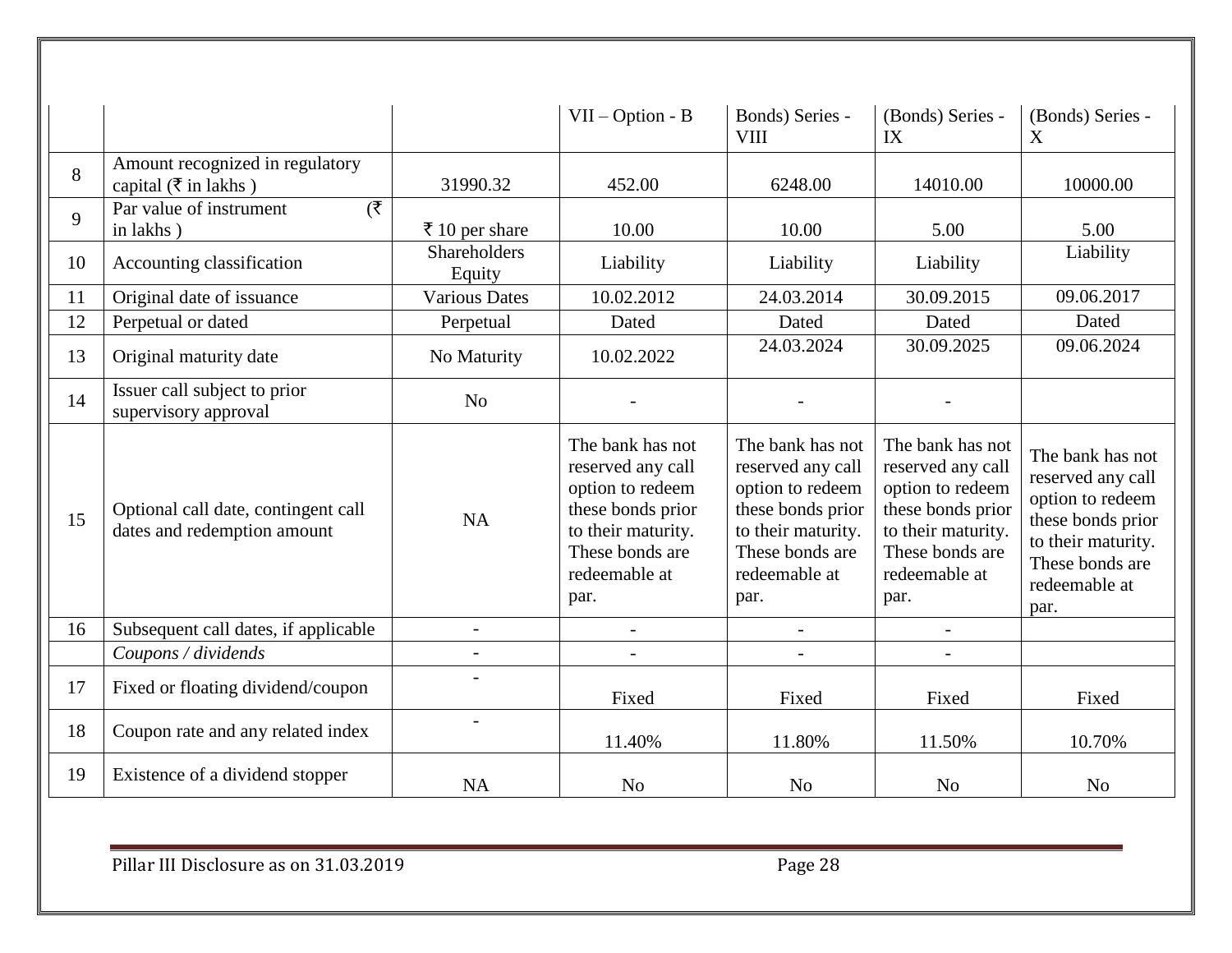| 20 | Fully discretionary, partially<br>discretionary or mandatory                                                           | <b>Fully Discretionary</b> | Mandatory                                                     | Mandatory                                                     | Mandatory                                              | Mandatory                                                     |
|----|------------------------------------------------------------------------------------------------------------------------|----------------------------|---------------------------------------------------------------|---------------------------------------------------------------|--------------------------------------------------------|---------------------------------------------------------------|
| 21 | Existence of step up or other<br>incentive to redeem                                                                   | No                         | N <sub>o</sub>                                                | N <sub>o</sub>                                                | N <sub>o</sub>                                         | No                                                            |
| 22 | Noncumulative or cumulative                                                                                            | Non-cumulative             | Cumulative                                                    | Cumulative                                                    | Cumulative                                             | Cumulative                                                    |
| 23 | Convertible or non-convertible                                                                                         | <b>NA</b>                  | Non-convertible                                               | Non-convertible                                               | Non-convertible                                        | Non-convertible                                               |
| 24 | If convertible, conversion trigger(s)                                                                                  | <b>NA</b>                  | <b>NA</b>                                                     | <b>NA</b>                                                     | <b>NA</b>                                              | <b>NA</b>                                                     |
| 25 | If convertible, fully or partially                                                                                     | <b>NA</b>                  | <b>NA</b>                                                     | <b>NA</b>                                                     | <b>NA</b>                                              | <b>NA</b>                                                     |
| 26 | If convertible, conversion rate                                                                                        | <b>NA</b>                  | <b>NA</b>                                                     | <b>NA</b>                                                     | <b>NA</b>                                              | <b>NA</b>                                                     |
| 27 | If convertible, mandatory or<br>optional conversion                                                                    | <b>NA</b>                  | <b>NA</b>                                                     | <b>NA</b>                                                     | <b>NA</b>                                              | <b>NA</b>                                                     |
| 28 | If convertible, specify instrument<br>type convertible into                                                            | <b>NA</b>                  | <b>NA</b>                                                     | <b>NA</b>                                                     | <b>NA</b>                                              | <b>NA</b>                                                     |
| 29 | If convertible, specify issuer of<br>instrument it converts into                                                       | <b>NA</b>                  | <b>NA</b>                                                     | <b>NA</b>                                                     | <b>NA</b>                                              | <b>NA</b>                                                     |
| 30 | Write-down feature                                                                                                     | No                         | N <sub>0</sub>                                                | N <sub>o</sub>                                                | N <sub>o</sub>                                         | No                                                            |
| 31 | If write-down, write-down<br>trigger(s)                                                                                | <b>NA</b>                  | <b>NA</b>                                                     | <b>NA</b>                                                     | <b>NA</b>                                              | <b>NA</b>                                                     |
| 32 | If write-down, full or partial                                                                                         | <b>NA</b>                  | <b>NA</b>                                                     | <b>NA</b>                                                     | <b>NA</b>                                              | <b>NA</b>                                                     |
| 33 | If write-down, permanent or<br>temporary                                                                               | <b>NA</b>                  | <b>NA</b>                                                     | <b>NA</b>                                                     | NA                                                     | <b>NA</b>                                                     |
| 34 | If temporary write-down,<br>description of write-up mechanism                                                          | <b>NA</b>                  | <b>NA</b>                                                     | <b>NA</b>                                                     | NA                                                     | <b>NA</b>                                                     |
| 35 | Position in subordination hierarchy<br>in liquidation (specify instrument<br>type immediately senior to<br>instrument) | NA                         | All Depositors<br>and other<br>Creditor of the<br><b>Bank</b> | All Depositors<br>and other<br>Creditor of the<br><b>Bank</b> | All Depositors<br>and other<br>Creditor of the<br>Bank | All Depositors<br>and other<br>Creditor of the<br><b>Bank</b> |
| 36 | Non-compliant transitioned features                                                                                    |                            |                                                               |                                                               |                                                        |                                                               |
| 37 | If yes, specify non-compliant<br>features                                                                              |                            |                                                               |                                                               |                                                        |                                                               |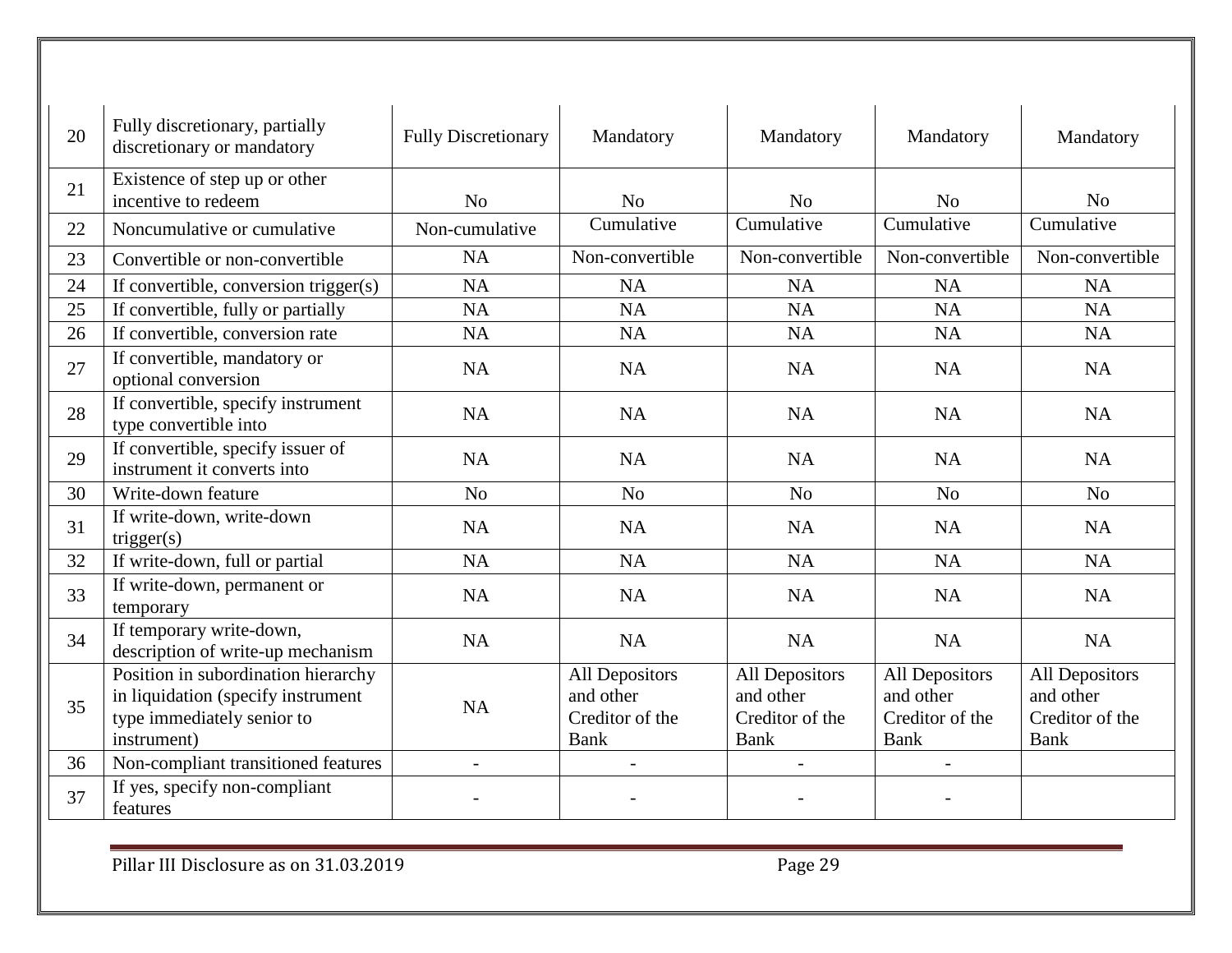| Details of Tier II Capital (Banks - Regulatory Capital instruments) raised by the<br>Bank and the position as on 31.03.2019 |                                                |                                                |                                                |                                                |  |  |
|-----------------------------------------------------------------------------------------------------------------------------|------------------------------------------------|------------------------------------------------|------------------------------------------------|------------------------------------------------|--|--|
| <b>Instruments</b>                                                                                                          | Series - VII (B)                               | <b>Series-VIII</b>                             | <b>Series - IX</b>                             | Series - X                                     |  |  |
| Date of Allotment                                                                                                           | 10.02.2012                                     | 24.03.2014                                     | 30.09.2015                                     | 09.06.2017                                     |  |  |
| Date of Redemption                                                                                                          | 10.02.2022                                     | 24.03.2024                                     | 30.09.2025                                     | 09.06.2024                                     |  |  |
| Rate of Interest                                                                                                            | 11.40%                                         | 11.80%                                         | 11.50%                                         | 10.70%                                         |  |  |
| Amount $(\bar{\bar{\mathbf{x}}}$ in lakhs)                                                                                  | 5050.00                                        | 7810.00                                        | 14010.00                                       | 10000.00                                       |  |  |
| Nature of Instrument                                                                                                        | Bonds in<br>nature of<br>Debentures<br>(Bonds) | Bonds in<br>nature of<br>Debentures<br>(Bonds) | Bonds in<br>nature of<br>Debentures<br>(Bonds) | Bonds in<br>nature of<br>Debentures<br>(Bonds) |  |  |
| <b>Amount Subscribed</b>                                                                                                    | 5050.00                                        | 7810.00                                        | 14010.00                                       | 10000.00                                       |  |  |
| $(\bar{\tau}$ in lakhs)<br>Face Value of the Bond                                                                           | Lakhs<br>10.00 lakhs                           | Lakhs<br>10.00 lakhs                           | Lakhs<br>5.00 lakhs                            | Lakhs<br>5.00 lakhs                            |  |  |
| Issuance, Trading and<br>Listing                                                                                            | <b>NSE</b>                                     | <b>NSE</b>                                     | <b>NSE</b>                                     | <b>NSE</b>                                     |  |  |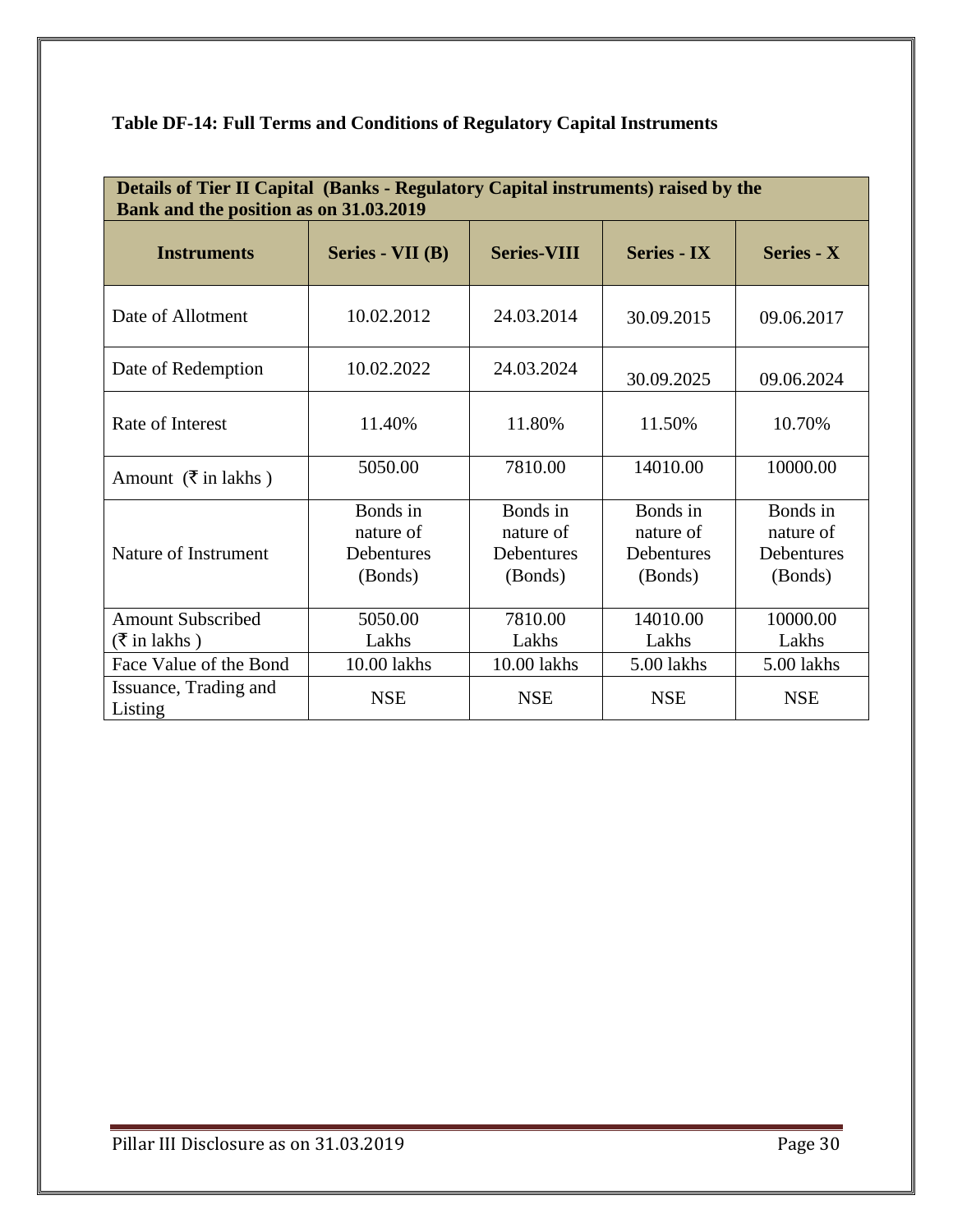# **Leverage Ratio** (Solo) (₹ in lakhs)

|                                    | Table DF 18 - Leverage Ratio Common Disclosure Template                             |                |  |  |  |  |
|------------------------------------|-------------------------------------------------------------------------------------|----------------|--|--|--|--|
|                                    | <b>Item</b>                                                                         | Leverage ratio |  |  |  |  |
|                                    |                                                                                     | framework      |  |  |  |  |
|                                    | <b>On-Balance Sheet Exposure</b>                                                    |                |  |  |  |  |
| $\mathbf{1}$                       | 1 On-balance sheet items (excluding derivatives and SFTs, but including             | 3304616.29     |  |  |  |  |
|                                    | collateral)                                                                         |                |  |  |  |  |
| $\overline{c}$                     | (Asset amounts deducted in determining Basel III Tier 1 capital)                    | 4925.94        |  |  |  |  |
| $\overline{3}$                     | Total on-balance sheet exposures (excluding derivatives and SFTs) (sum of           | 3299690.35     |  |  |  |  |
|                                    | lines $1$ and $2$ )                                                                 |                |  |  |  |  |
|                                    | <b>Derivative Exposure</b>                                                          |                |  |  |  |  |
| $\overline{4}$                     | Replacement cost associated with all derivatives transactions (i.e. net of eligible |                |  |  |  |  |
|                                    | cash variation margin)                                                              |                |  |  |  |  |
| 5                                  | Add-on amounts for PFE associated with all derivatives                              | 9135.53        |  |  |  |  |
|                                    | transactions                                                                        |                |  |  |  |  |
| 6                                  | Gross-up for derivatives collateral provided where deducted from the balance        |                |  |  |  |  |
|                                    | sheet assets pursuant to the operative accounting<br>framework                      |                |  |  |  |  |
|                                    |                                                                                     |                |  |  |  |  |
| $\overline{7}$                     | (Deductions of receivables assets for cash variation margin                         |                |  |  |  |  |
|                                    | provided in derivatives transactions)                                               |                |  |  |  |  |
| 8                                  | (Exempted CCP leg of client-cleared trade exposures)                                |                |  |  |  |  |
| 9                                  | Adjusted effective notional amount of written credit derivatives                    |                |  |  |  |  |
| 10                                 | (Adjusted effective notional offsets and add-on deductions for                      |                |  |  |  |  |
|                                    | written credit derivatives)                                                         |                |  |  |  |  |
| 11                                 | Total derivative exposures (sum of lines 4 to 10)                                   | 9135.53        |  |  |  |  |
|                                    | <b>Securities Financing Transaction Exposures</b>                                   |                |  |  |  |  |
| 12                                 | Gross SFT assets (with no recognition of netting), after adjusting for sale         |                |  |  |  |  |
|                                    | accounting transactions                                                             |                |  |  |  |  |
| 13                                 | (Netted amounts of cash payables and cash receivables of gross SFT assets)          |                |  |  |  |  |
| 14                                 | CCR exposure for SFT assets                                                         |                |  |  |  |  |
| $\overline{15}$                    | Agent transaction exposures                                                         |                |  |  |  |  |
| 16                                 | Total securities financing transaction exposures (sum of lines 12 to 15)            |                |  |  |  |  |
|                                    | <b>Other off-balance sheet exposures</b>                                            |                |  |  |  |  |
| 17                                 | Off-balance sheet exposure at gross notional amount                                 | 188215.69      |  |  |  |  |
| 18                                 | (Adjustments for conversion to credit equivalent amounts)                           | 80509.14       |  |  |  |  |
| 19                                 | Off-balance sheet items (sum of lines 17 and 18)                                    | 107706.55      |  |  |  |  |
| <b>Capital and total exposures</b> |                                                                                     |                |  |  |  |  |
| 20                                 | Tier 1 Capital                                                                      | 102705.37      |  |  |  |  |
| 21                                 | Total exposures (sum of lines 3,11,16 and 19)                                       | 3416532.43     |  |  |  |  |
| <b>Leverage Ratio</b>              |                                                                                     |                |  |  |  |  |
| 22                                 | Basel III leverage ratio (%)                                                        | $3.01\%$       |  |  |  |  |